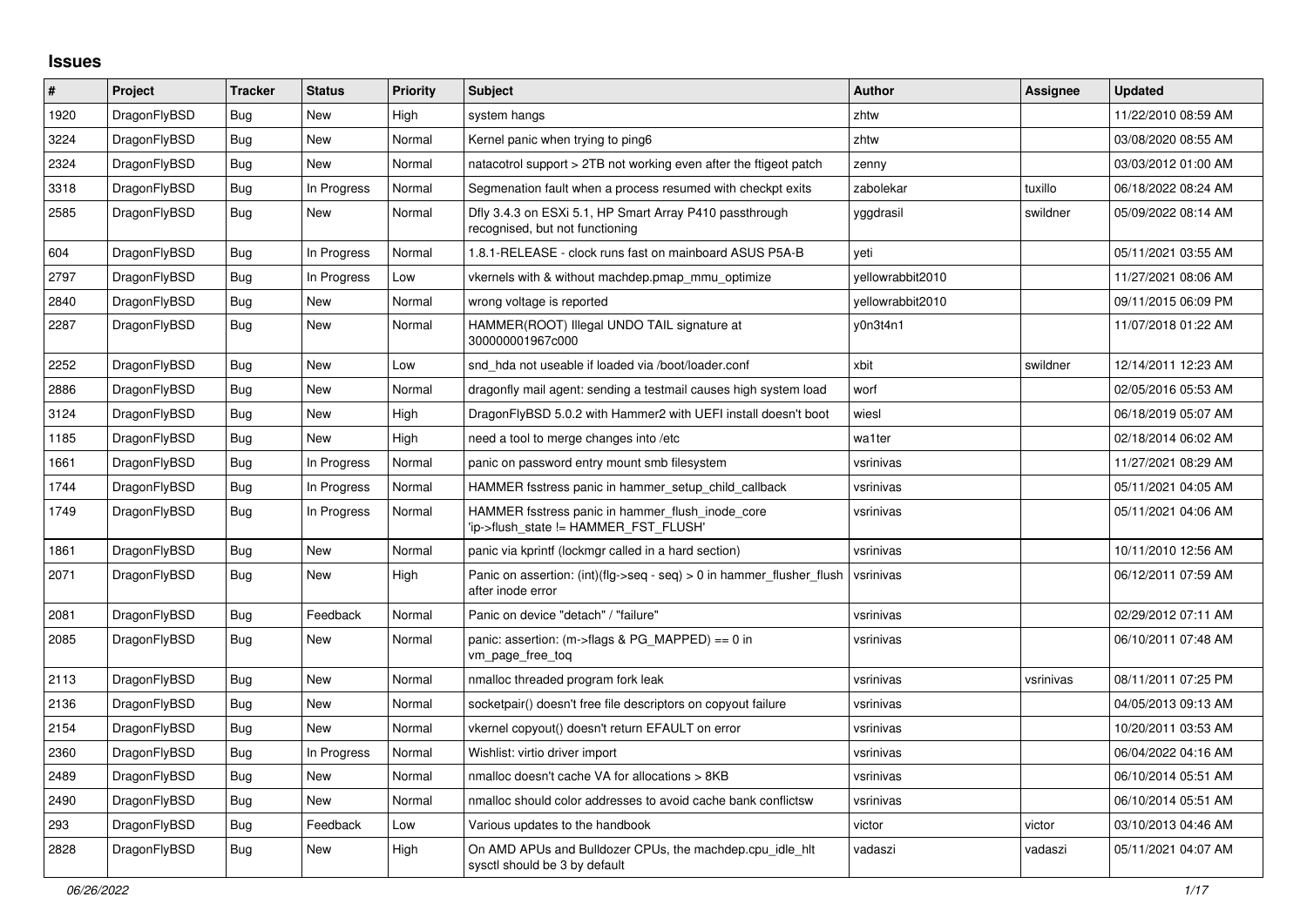| #    | Project      | <b>Tracker</b> | <b>Status</b> | <b>Priority</b> | Subject                                                                                                   | <b>Author</b> | <b>Assignee</b> | <b>Updated</b>      |
|------|--------------|----------------|---------------|-----------------|-----------------------------------------------------------------------------------------------------------|---------------|-----------------|---------------------|
| 1332 | DragonFlyBSD | Bug            | Feedback      | Normal          | DFBSD 2.2 - Booting usbcdrom/usbsticks on thinkpad hangs on<br>"BTX Halted"                               | tuxillo       |                 | 05/11/2021 04:00 AM |
| 1819 | DragonFlyBSD | <b>Bug</b>     | In Progress   | Low             | truss - Major revamping task list                                                                         | tuxillo       | tuxillo         | 11/27/2021 08:45 AM |
| 1867 | DragonFlyBSD | Bug            | New           | Normal          | it(4) motherboard and fan problems                                                                        | tuxillo       |                 | 07/08/2011 10:48 AM |
| 1959 | DragonFlyBSD | <b>Bug</b>     | New           | Normal          | DFBSD v2.9.1.422.gc98f2 - Panic during boot - IPv6 and PF                                                 | tuxillo       |                 | 01/13/2011 03:37 AM |
| 2078 | DragonFlyBSD | Bug            | New           | Normal          | DFBSD i386 v2.11.0.201.g3ed2f - Panic during installworld into a<br>vn0 device                            | tuxillo       |                 | 05/19/2011 07:50 PM |
| 2084 | DragonFlyBSD | <b>Bug</b>     | New           | Normal          | DFBSD v2.11.0.242.g4d317 - panic: zone: entry not free                                                    | tuxillo       |                 | 07/03/2012 01:23 AM |
| 2129 | DragonFlyBSD | Bug            | <b>New</b>    | Normal          | DFBSD v2.11.0.661.gf9438 i386 - panic: lockmgr thrd_sleep                                                 | tuxillo       |                 | 09/05/2011 09:49 AM |
| 2166 | DragonFlyBSD | Bug            | New           | Normal          | DFBSD v2.13.0.109.g05b9d - Strange lockups                                                                | tuxillo       |                 | 10/29/2011 11:20 AM |
| 2171 | DragonFlyBSD | <b>Bug</b>     | New           | Normal          | DFBSD v2.13.0.151.gdc8442 - panic: assertion "(*ptep &<br>$(PG_MANAGED PG_V)) == PG_V"$                   | tuxillo       |                 | 11/04/2011 05:06 PM |
| 2224 | DragonFlyBSD | Bug            | <b>New</b>    | Normal          | v2.13.0.291.gaa7ec - Panic on fq while installing world                                                   | tuxillo       |                 | 11/18/2011 01:40 AM |
| 2282 | DragonFlyBSD | <b>Bug</b>     | In Progress   | Normal          | gdb segfaults with certain corefiles                                                                      | tuxillo       |                 | 01/18/2012 04:40 PM |
| 2283 | DragonFlyBSD | Bug            | New           | Normal          | DFBSD DragonFly v2.13.0.957.g4f459 - pmap_release: page<br>should already be gone 0xc27120bc              | tuxillo       |                 | 01/23/2012 03:03 AM |
| 2345 | DragonFlyBSD | Bug            | In Progress   | Normal          | DFBSD v3.1.0.457.gd679f - NFS panic on diskless station                                                   | tuxillo       |                 | 04/07/2012 05:22 PM |
| 2351 | DragonFlyBSD | Bug            | In Progress   | Normal          | DFBSD v3.1.0.579.g44ccf - Stuck during startup, random freezes                                            | tuxillo       |                 | 04/24/2012 08:21 AM |
| 2358 | DragonFlyBSD | <b>Bug</b>     | In Progress   | Normal          | DFBSD v3.0.2.32.g928ca - panic: hammer: insufficient undo FIFO<br>space!                                  | tuxillo       | tuxillo         | 05/10/2021 02:50 AM |
| 2495 | DragonFlyBSD | Bug            | New           | High            | DFBSD v3.3.0.960.g553fe7 - ocnt != 0" failed in<br>prop_object_release                                    | tuxillo       |                 | 05/31/2022 04:08 PM |
| 2498 | DragonFlyBSD | Bug            | New           | Normal          | DFBSD v3.2.2-RELEASE - LIST_FIRST(&bp->b_dep) == NULL"<br>failed in vfs_vmio_release                      | tuxillo       |                 | 05/31/2022 04:09 PM |
| 2556 | DragonFlyBSD | Bug            | Feedback      | Normal          | DragonFly v3.5.0.81.gd3479 - Process signal weirdness                                                     | tuxillo       |                 | 12/17/2013 03:48 PM |
| 2629 | DragonFlyBSD | <b>Bug</b>     | <b>New</b>    | Normal          | Replace gcc44 with llvm34, clang34, and libc++                                                            | tuxillo       |                 | 06/02/2014 02:30 PM |
| 2630 | DragonFlyBSD | <b>Bug</b>     | New           | Normal          | Bring in latest iconv fixes from FreeBSD10 as well as csmapper<br>updates                                 | tuxillo       |                 | 05/11/2021 03:54 AM |
| 2631 | DragonFlyBSD | Bug            | In Progress   | Low             | Verify library versioning current with full package build and switch it<br>on (after publishing packages) | tuxillo       |                 | 05/11/2021 04:06 AM |
| 2636 | DragonFlyBSD | <b>Bug</b>     | Feedback      | Low             | Add -x flag to iostat (a la solaris)                                                                      | tuxillo       |                 | 05/11/2021 04:07 AM |
| 2638 | DragonFlyBSD | Bug            | Feedback      | High            | Fix machdep.pmap_mmu_optimize                                                                             | tuxillo       |                 | 05/11/2021 04:07 AM |
| 2641 | DragonFlyBSD | Bug            | New           | Normal          | Panic when loading natapci as module                                                                      | tuxillo       |                 | 05/11/2021 03:54 AM |
| 2647 | DragonFlyBSD | <b>Bug</b>     | New           | Normal          | HAMMER panic on 3.6.0                                                                                     | tuxillo       |                 | 05/11/2021 03:54 AM |
| 3157 | DragonFlyBSD | <b>Bug</b>     | New           | Normal          | TP-Link UE300 not working in 5.2-RELEASE                                                                  | tuxillo       |                 | 11/15/2018 02:08 PM |
| 3196 | DragonFlyBSD | <b>Bug</b>     | New           | Normal          | test issue after redmine upgrade (2)                                                                      | tuxillo       |                 | 07/05/2019 04:33 AM |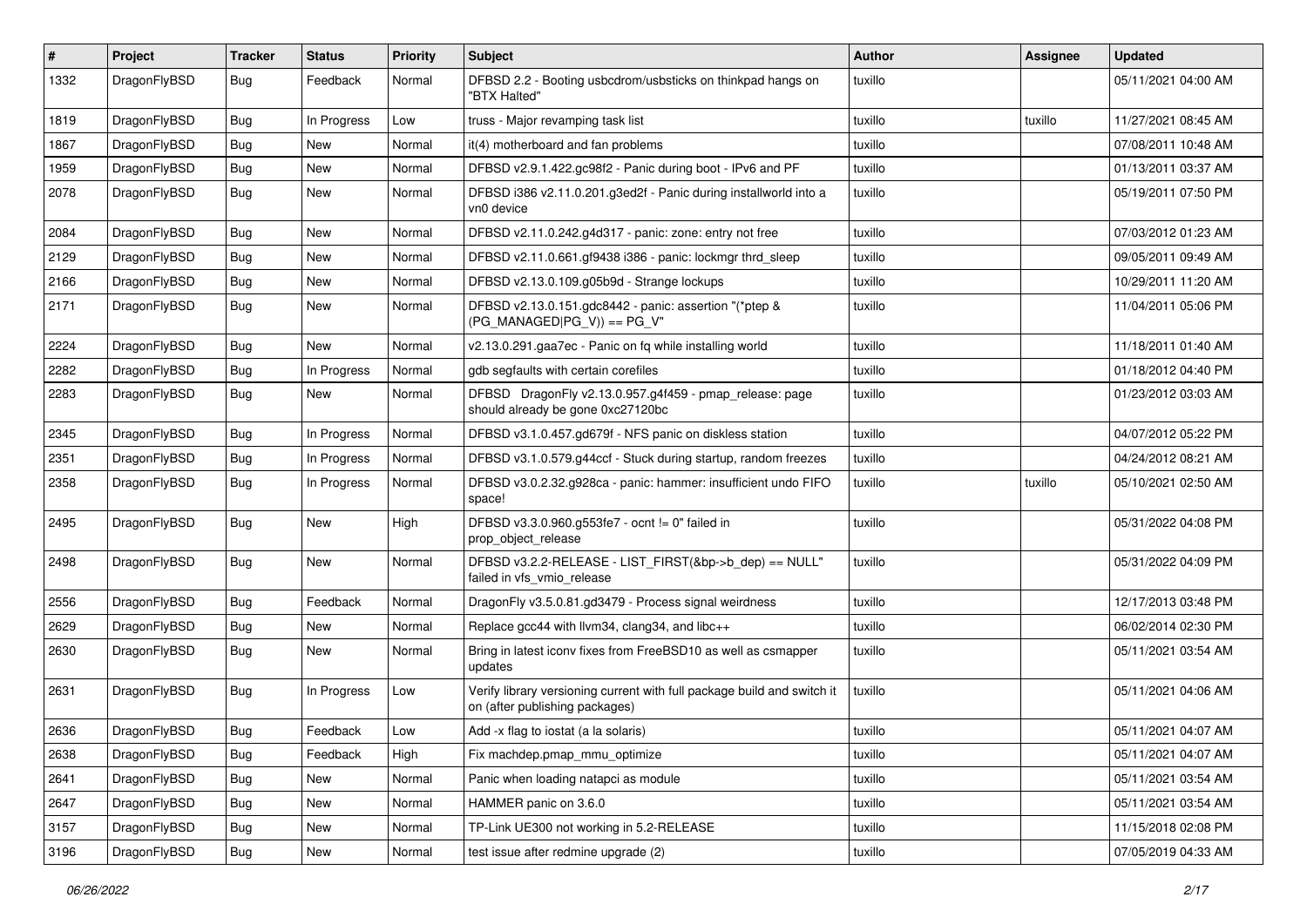| $\sharp$ | Project      | <b>Tracker</b> | <b>Status</b> | <b>Priority</b> | Subject                                                                                | <b>Author</b>     | Assignee | <b>Updated</b>      |
|----------|--------------|----------------|---------------|-----------------|----------------------------------------------------------------------------------------|-------------------|----------|---------------------|
| 3295     | DragonFlyBSD | Bug            | In Progress   | Normal          | Adapt devel/libvirt for nvmm                                                           | tuxillo           | tuxillo  | 11/03/2021 04:56 PM |
| 3314     | DragonFlyBSD | Bug            | <b>New</b>    | Normal          | Bring virtio_console(4) from FreeBSD                                                   | tuxillo           | tuxillo  | 05/29/2022 08:24 AM |
| 2140     | DragonFlyBSD | Bug            | New           | High            | hammer_io_delallocate panic with 'duplicate entry' message                             | ttw               |          | 10/07/2011 12:22 PM |
| 3170     | DragonFlyBSD | Bug            | New           | Normal          | repeatable nfsd crash                                                                  | tse               |          | 06/11/2020 05:52 AM |
| 3197     | DragonFlyBSD | Bug            | <b>New</b>    | Normal          | DragonFly upgrades                                                                     | tse               |          | 04/18/2020 04:18 PM |
| 3199     | DragonFlyBSD | Bug            | New           | Normal          | PFS label not found panic                                                              | tse               |          | 08/21/2019 03:51 AM |
| 3208     | DragonFlyBSD | Bug            | New           | Normal          | Crash related to nfsd                                                                  | tse               |          | 06/11/2020 05:52 AM |
| 3225     | DragonFlyBSD | Bug            | New           | Normal          | nfsd freeze when using gemu                                                            | tse               |          | 03/17/2020 11:52 AM |
| 3231     | DragonFlyBSD | Bug            | New           | Normal          | wifi drops on 5.8                                                                      | tse               |          | 04/06/2020 05:08 AM |
| 806      | DragonFlyBSD | Bug            | Feedback      | Normal          | boot error on MacBook                                                                  | tralamazza        |          | 06/04/2022 05:28 AM |
| 3252     | DragonFlyBSD | Bug            | <b>New</b>    | Normal          | tcsetattr/tcgetattr set errno incorrectly on non-TTY                                   | tonyc             |          | 10/26/2020 09:34 PM |
| 1282     | DragonFlyBSD | <b>Bug</b>     | Feedback      | Normal          | panic (trap 12) when booting SMP kernel on Atom 330 (dual core)                        | tomaz.borstnar    |          | 05/11/2021 04:00 AM |
| 1579     | DragonFlyBSD | Bug            | Feedback      | Normal          | dfly 2.4.1 does not like HP DL360G4p and Smart Array 6400 with<br>MSA20                | tomaz.borstnar    | tuxillo  | 06/02/2014 02:44 PM |
| 2473     | DragonFlyBSD | Bug            | New           | Normal          | Kernel crash when trying to up the wpi0 device (Dfly<br>v3.3.0.758.g47388-DEVELOPMENT) | tomaz             |          | 02/24/2014 08:50 AM |
| 2930     | DragonFlyBSD | Bug            | <b>New</b>    | High            | 'objcache' causes panic during 'nfs_readdir'                                           | tofergus          |          | 07/26/2016 01:09 PM |
| 2931     | DragonFlyBSD | Bug            | <b>New</b>    | Low             | 'gdb' of 'vkernel' unable to print backtrace                                           | tofergus          |          | 07/26/2016 01:51 PM |
| 2812     | DragonFlyBSD | Bug            | New           | Normal          | Panic on Intel DE3815TYKHE                                                             | tmorp             |          | 05/14/2015 03:14 PM |
| 2857     | DragonFlyBSD | Bug            | New           | Normal          | hammer stalls via bitcoin-qt                                                           | tkusumi           |          | 11/30/2015 06:52 AM |
| 3142     | DragonFlyBSD | Submit         | <b>New</b>    | Normal          | lib/libdmsg: Unbreak using new API EVP_CIPHER_CTX_new()                                | tkusumi           |          | 07/08/2018 04:18 AM |
| 3184     | DragonFlyBSD | Bug            | New           | Normal          | tsleep(9) return value when PCATCH specified                                           | tkusumi           |          | 04/03/2019 06:49 AM |
| 3246     | DragonFlyBSD | Bug            | New           | Normal          | HAMMER2 unable to handle ENOSPC properly                                               | tkusumi           |          | 09/04/2020 11:11 AM |
| 3249     | DragonFlyBSD | Bug            | <b>New</b>    | Normal          | HAMMER2 fsync(2) not working properly                                                  | tkusumi           |          | 09/21/2020 07:07 AM |
| 3266     | DragonFlyBSD | Bug            | New           | High            | Filesystems broken due to "KKASSERT(count &<br>TOK_COUNTMASK);"                        | tkusumi           |          | 03/15/2021 01:21 PM |
| 3269     | DragonFlyBSD | Bug            | In Progress   | Normal          | Is double-buffer'd buf still required by HAMMER2?                                      | tkusumi           |          | 05/12/2021 04:09 PM |
| 3312     | DragonFlyBSD | Submit         | <b>New</b>    | Normal          | hammer2: redundant chain modify after chain creation                                   | tkusumi           |          | 05/15/2022 01:35 PM |
| 3316     | DragonFlyBSD | Bug            | New           | Normal          | hammer2_dirent_create() allows creating >1 dirents with the same<br>name               | tkusumi           |          | 06/05/2022 12:35 PM |
| 2459     | DragonFlyBSD | <b>Bug</b>     | Feedback      | Normal          | apic problems with HP Probook 4510s                                                    | thowe             |          | 11/27/2021 08:22 AM |
| 285      | DragonFlyBSD | <b>Bug</b>     | Feedback      | Low             | interrupt latency with re without ip address configured                                | thomas.nikolajsen |          | 02/20/2014 10:30 AM |
| 1984     | DragonFlyBSD | <b>Bug</b>     | New           | Normal          | hammer mount fails after crash - HAMMER: FIFO record bad head<br>signature             | thomas.nikolajsen |          | 03/08/2011 06:57 PM |
| 2296     | DragonFlyBSD | Bug            | In Progress   | High            | panic: assertion "m->wire_count > 0" failed                                            | thomas.nikolajsen |          | 08/30/2012 06:09 AM |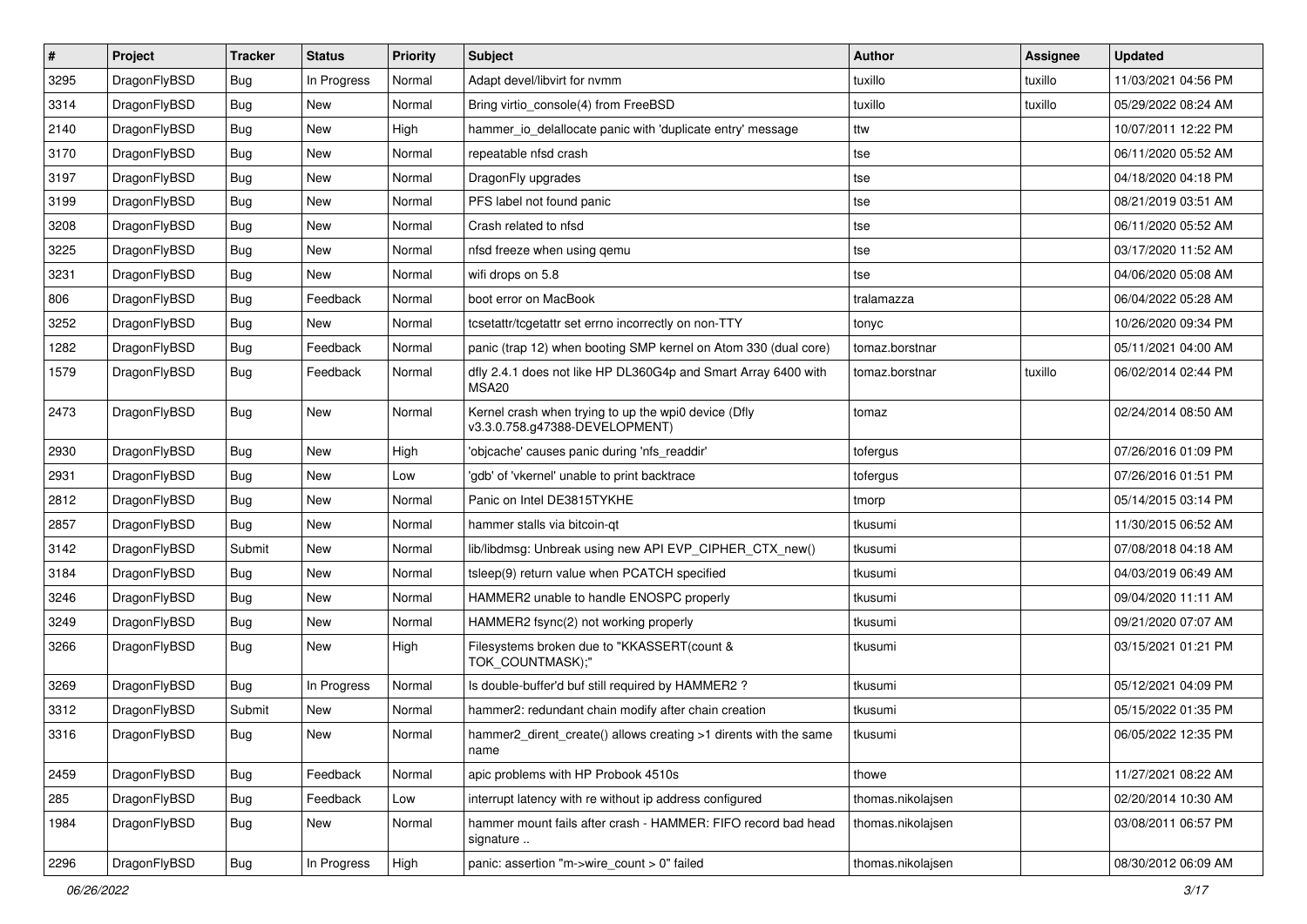| $\pmb{\#}$ | Project      | <b>Tracker</b> | <b>Status</b> | <b>Priority</b> | <b>Subject</b>                                                                                           | <b>Author</b>     | <b>Assignee</b> | <b>Updated</b>      |
|------------|--------------|----------------|---------------|-----------------|----------------------------------------------------------------------------------------------------------|-------------------|-----------------|---------------------|
| 2436       | DragonFlyBSD | Bug            | New           | Normal          | panic: assertion "lp->lwp_qcpu == dd->cpuid" failed in<br>dfly_acquire_curproc                           | thomas.nikolajsen |                 | 01/23/2013 11:07 AM |
| 2609       | DragonFlyBSD | Bug            | <b>New</b>    | Normal          | master: panic: assertion<br>"LWKT TOKEN HELD ANY(vm object token(object))" failed in<br>swp_pager_lookup | thomas.nikolajsen |                 | 11/28/2013 11:36 AM |
| 1127       | DragonFlyBSD | Bug            | Feedback      | Low             | cdrom drive not detected                                                                                 | tgr               | corecode        | 01/15/2015 08:55 AM |
| 3113       | DragonFlyBSD | Bug            | In Progress   | Urgent          | Booting vKernel fails due being out of swap space                                                        | tcullen           |                 | 05/11/2021 04:14 AM |
| 2921       | DragonFlyBSD | Submit         | New           | Normal          | Allow moused to accept userland mouse events                                                             | tautolog          |                 | 05/11/2021 04:08 AM |
| 3036       | DragonFlyBSD | <b>Bug</b>     | <b>New</b>    | Normal          | panic in icmp_redirect_start() ASSERT_IN_NETISR(0)                                                       | tautolog          |                 | 05/11/2017 07:27 PM |
| 3135       | DragonFlyBSD | Submit         | <b>New</b>    | Normal          | Add EVFILT_RECV and EVFILT_SEND                                                                          | tautolog          |                 | 05/25/2018 09:59 PM |
| 2915       | DragonFlyBSD | Bug            | New           | High            | Hammer mirror-copy problem                                                                               | dfbsd             |                 | 08/25/2016 05:28 AM |
| 3205       | DragonFlyBSD | Bug            | Feedback      | High            | Go compiler net test failing                                                                             | dfbsd             | tuxillo         | 05/10/2021 02:45 AM |
| 3217       | DragonFlyBSD | Bug            | <b>New</b>    | Normal          | rescue tools: make install fails if rescue folder doesn't exist                                          | dfbsd             |                 | 11/27/2019 08:16 PM |
| 243        | DragonFlyBSD | Bug            | Feedback      | Normal          | weird behavior in the shell                                                                              | swildner          |                 | 05/31/2022 02:51 PM |
| 1907       | DragonFlyBSD | Bug            | New           | Normal          | Hammer crash in hammer_flusher_flush()                                                                   | swildner          |                 | 11/11/2010 05:07 AM |
| 1913       | DragonFlyBSD | Bug            | <b>New</b>    | Normal          | panic: assertion: ip->flush_state != HAMMER_FST_FLUSH in<br>hammer_flush_inode_core                      | swildner          |                 | 11/20/2010 05:27 PM |
| 2509       | DragonFlyBSD | Bug            | <b>New</b>    | Normal          | Redefinition of DIRBLKSIZ in restore(8)                                                                  | swildner          |                 | 06/04/2022 04:40 AM |
| 2082       | DragonFlyBSD | <b>Bug</b>     | <b>New</b>    | Normal          | dfbsd 2.10.1 amd64 - mc port build error with 'bmake bin-install'                                        | sun-doctor        |                 | 05/25/2011 07:18 PM |
| 2020       | DragonFlyBSD | <b>Bug</b>     | <b>New</b>    | Low             | Port brcm80211 driver from Linux to DragonFly BSD                                                        | studer            |                 | 03/05/2011 10:54 PM |
| 2004       | DragonFlyBSD | Bug            | <b>New</b>    | Normal          | LWKT_WAIT_IPIQ panic                                                                                     | steve             |                 | 03/08/2011 05:46 PM |
| 2055       | DragonFlyBSD | Bug            | <b>New</b>    | Normal          | $ssh + IPV6 + bridge \Rightarrow connection freezes$                                                     | steve             |                 | 04/24/2011 07:13 PM |
| 3129       | DragonFlyBSD | Bug            | New           | High            | Kernel panic with 5.2.0 on A2SDi-4C-HLN4F                                                                | stateless         |                 | 04/24/2018 12:50 AM |
| 2077       | DragonFlyBSD | Bug            | New           | Normal          | USB devices conflicting                                                                                  | srussell          |                 | 05/17/2011 05:12 PM |
| 2586       | DragonFlyBSD | Bug            | <b>New</b>    | Normal          | pf: "modulate" state seems problematic                                                                   | srussell          |                 | 09/25/2013 07:36 PM |
| 2587       | DragonFlyBSD | <b>Bug</b>     | <b>New</b>    | Normal          | SATA DVD writer not detected by DragonFly                                                                | srussell          |                 | 09/04/2020 08:55 AM |
| 2936       | DragonFlyBSD | Bug            | New           | Normal          | loader.efi crashes while loading kernel                                                                  | spaceille         |                 | 08/20/2016 06:17 AM |
| 1964       | DragonFlyBSD | Bug            | New           | Normal          | iwn (panic assertion : wlan assert serialized)                                                           | sjmm.ptr          | josepht         | 02/01/2011 12:57 PM |
| 1302       | DragonFlyBSD | <b>Bug</b>     | In Progress   | Normal          | Checkpoint regression?                                                                                   | sjg               | sjg             | 07/10/2013 05:22 PM |
| 1786       | DragonFlyBSD | <b>Bug</b>     | New           | Normal          | Calling NULL function pointer initiates panic loop                                                       | sjg               |                 | 10/11/2010 05:28 PM |
| 2061       | DragonFlyBSD | Bug            | New           | Normal          | USB keyboard boot panic                                                                                  | sjg               |                 | 05/04/2012 12:20 AM |
| 2141       | DragonFlyBSD | <b>Bug</b>     | New           | Urgent          | loader and/or documentation broken                                                                       | sjg               |                 | 01/20/2012 10:51 AM |
| 1884       | DragonFlyBSD | Bug            | New           | Normal          | System completely freezes while listening music (devbuf: malloc<br>limit exceeded)                       | shamaz            |                 | 01/24/2011 05:00 PM |
| 1935       | DragonFlyBSD | <b>Bug</b>     | New           | Normal          | mouse does not work after switching between x and console                                                | shamaz            |                 | 12/13/2010 10:06 AM |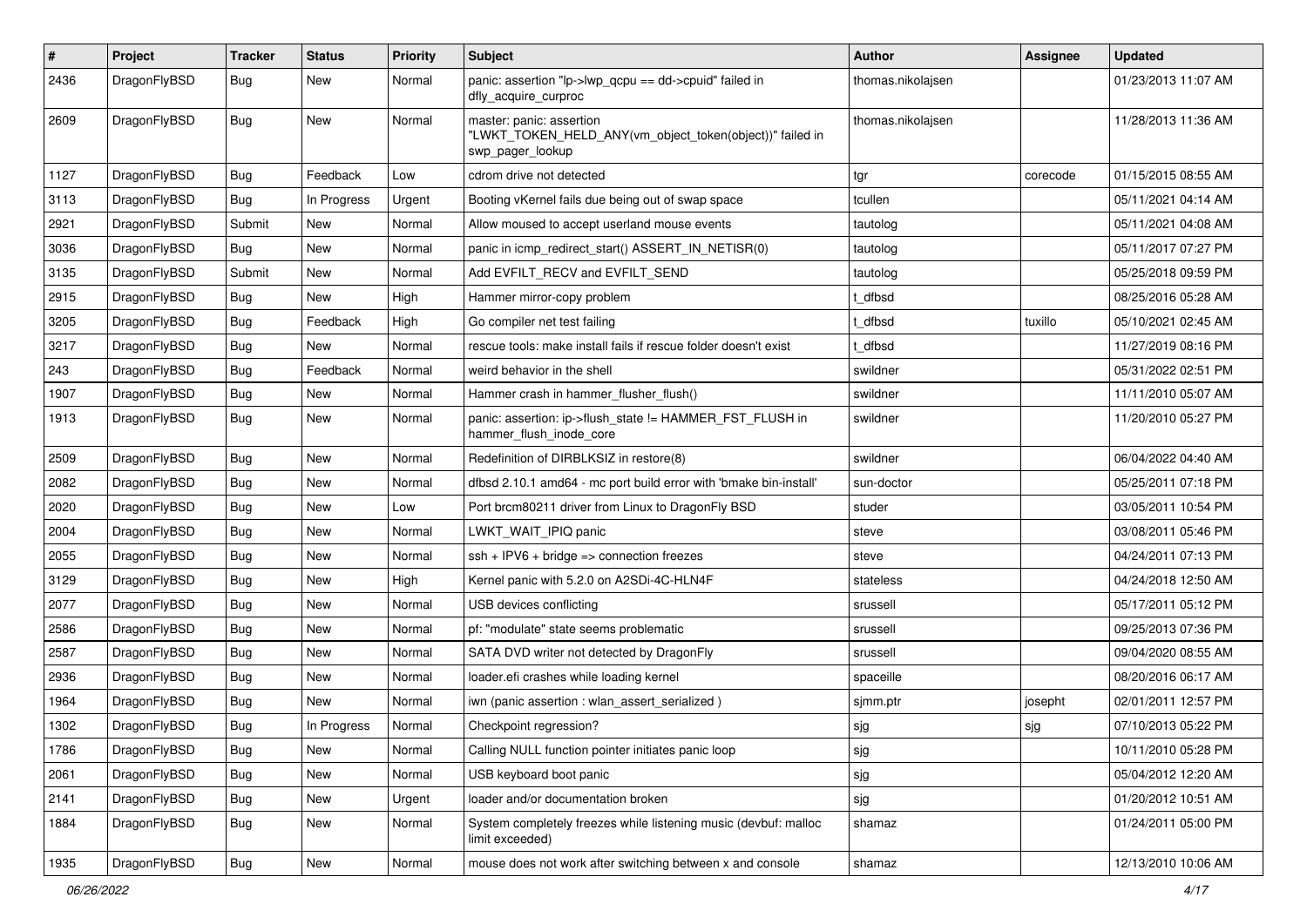| $\vert$ # | Project      | <b>Tracker</b> | <b>Status</b> | <b>Priority</b> | <b>Subject</b>                                                                                  | Author     | Assignee | <b>Updated</b>      |
|-----------|--------------|----------------|---------------|-----------------|-------------------------------------------------------------------------------------------------|------------|----------|---------------------|
| 1961      | DragonFlyBSD | <b>Bug</b>     | <b>New</b>    | Normal          | Can't create dump from DDB                                                                      | shamaz     |          | 01/29/2011 09:02 PM |
| 2820      | DragonFlyBSD | Bug            | <b>New</b>    | Normal          | TP-Link USB Wi-Fi adapter cannot be reattached to the system                                    | shamaz     |          | 05/22/2015 09:45 PM |
| 2863      | DragonFlyBSD | <b>Bug</b>     | <b>New</b>    | Normal          | HAMMER synch tid is zero                                                                        | shamaz     |          | 12/12/2015 11:24 PM |
| 2891      | DragonFlyBSD | Bug            | New           | Normal          | Kernel panic in IEEE802.11 related code                                                         | shamaz     |          | 05/29/2016 05:49 PM |
| 2124      | DragonFlyBSD | Bug            | <b>New</b>    | Normal          | getty repeating too quickly on port /dev/ttyv0                                                  | sgeorge.ml |          | 09/01/2011 04:28 AM |
| 2347      | DragonFlyBSD | Bug            | Feedback      | High            | Hammer PFSes destroy does not give back full space allocated to<br><b>PFS</b>                   | sgeorge    |          | 07/19/2012 01:11 AM |
| 2396      | DragonFlyBSD | <b>Bug</b>     | Feedback      | High            | Latest 3.1 development version core dumps while destroying master<br><b>PFS</b>                 | sgeorge    |          | 01/23/2013 04:10 PM |
| 2924      | DragonFlyBSD | Bug            | New           | Normal          | cat -v fails to tag characters in extended table with M- prefix with<br>some locales            | sevan      |          | 07/11/2016 07:18 AM |
| 2933      | DragonFlyBSD | Submit         | New           | Normal          | Remove unix domain socket support from cat(1)                                                   | sevan      |          | 08/01/2016 08:10 PM |
| 3160      | DragonFlyBSD | Submit         | In Progress   | Normal          | State the implementation difference in pkill/pgrep manual                                       | sevan      | tuxillo  | 06/03/2022 05:15 PM |
| 1944      | DragonFlyBSD | Bug            | <b>New</b>    | Normal          | panic: backing object 0xdea7b258 was somehow re-referenced<br>during collapse!                  | sepherosa  |          | 12/27/2010 02:06 AM |
| 2042      | DragonFlyBSD | Bug            | New           | Normal          | kernel panic, when run boot0cfg                                                                 | sepherosa  |          | 05/31/2022 03:01 PM |
| 2100      | DragonFlyBSD | <b>Bug</b>     | Feedback      | Normal          | devfs related panic                                                                             | sepherosa  | alexh    | 07/10/2011 02:29 PM |
| 2123      | DragonFlyBSD | <b>Bug</b>     | <b>New</b>    | Normal          | hammer is losing files                                                                          | schmir     |          | 08/30/2011 07:56 PM |
| 3047      | DragonFlyBSD | <b>Bug</b>     | <b>New</b>    | Normal          | <b>HAMMER</b> critical write error                                                              | samuel     |          | 06/19/2019 09:50 AM |
| 2549      | DragonFlyBSD | <b>Bug</b>     | In Progress   | Normal          | netgraph7: Kernel page fault.                                                                   | russiane39 | nant     | 05/10/2013 11:20 PM |
| 2316      | DragonFlyBSD | <b>Bug</b>     | <b>New</b>    | Normal          | Ungraceful invalid password handling for adding a new user in the<br>installer                  | rune       |          | 04/27/2012 11:23 PM |
| 998       | DragonFlyBSD | Bug            | In Progress   | Normal          | Unconfiguring a vn while it is mounted                                                          | rumcic     | tuxillo  | 05/11/2021 04:00 AM |
| 1192      | DragonFlyBSD | Submit         | <b>New</b>    | Normal          | KKASSERTs in sys/kern/uipc {msg,socket}.c are too strict                                        | rumcic     |          | 05/11/2021 04:07 AM |
| 1218      | DragonFlyBSD | <b>Bug</b>     | In Progress   | Normal          | panic: assertion: error == 0 in hammer_start_transaction                                        | rumcic     |          | 05/11/2021 04:00 AM |
| 1249      | DragonFlyBSD | Bug            | Feedback      | Normal          | panic: ffs vfree: freeing free inode                                                            | rumcic     |          | 03/10/2013 05:13 AM |
| 1250      | DragonFlyBSD | <b>Bug</b>     | Feedback      | Normal          | Panic upon plugging an USB flash drive into the machine                                         | rumcic     |          | 03/10/2013 05:17 AM |
| 1489      | DragonFlyBSD | <b>Bug</b>     | Feedback      | Normal          | panic: ufs dirbad: bad dir                                                                      | rumcic     |          | 03/10/2013 04:34 AM |
| 1580      | DragonFlyBSD | <b>Bug</b>     | Feedback      | Normal          | Panic (Fatal trap 12: page fault while in kernel mode) while playing<br>with pf and netif names | rumcic     |          | 12/21/2018 01:21 AM |
| 1873      | DragonFlyBSD | <b>Bug</b>     | <b>New</b>    | Normal          | Panic upon usb mouse detach and reattaching                                                     | rumcic     |          | 02/01/2011 09:53 AM |
| 1874      | DragonFlyBSD | <b>Bug</b>     | <b>New</b>    | Normal          | mpd listening on all IPs, accepting only on one                                                 | rumcic     |          | 05/08/2011 01:01 PM |
| 1975      | DragonFlyBSD | Bug            | New           | Normal          | Applications seg fault in select() and poll()                                                   | rumcic     |          | 05/31/2022 02:58 PM |
| 2072      | DragonFlyBSD | Bug            | New           | Normal          | Fatal trap 12: stopped at lwkt_send_ipiq3                                                       | rumcic     |          | 05/17/2011 04:12 AM |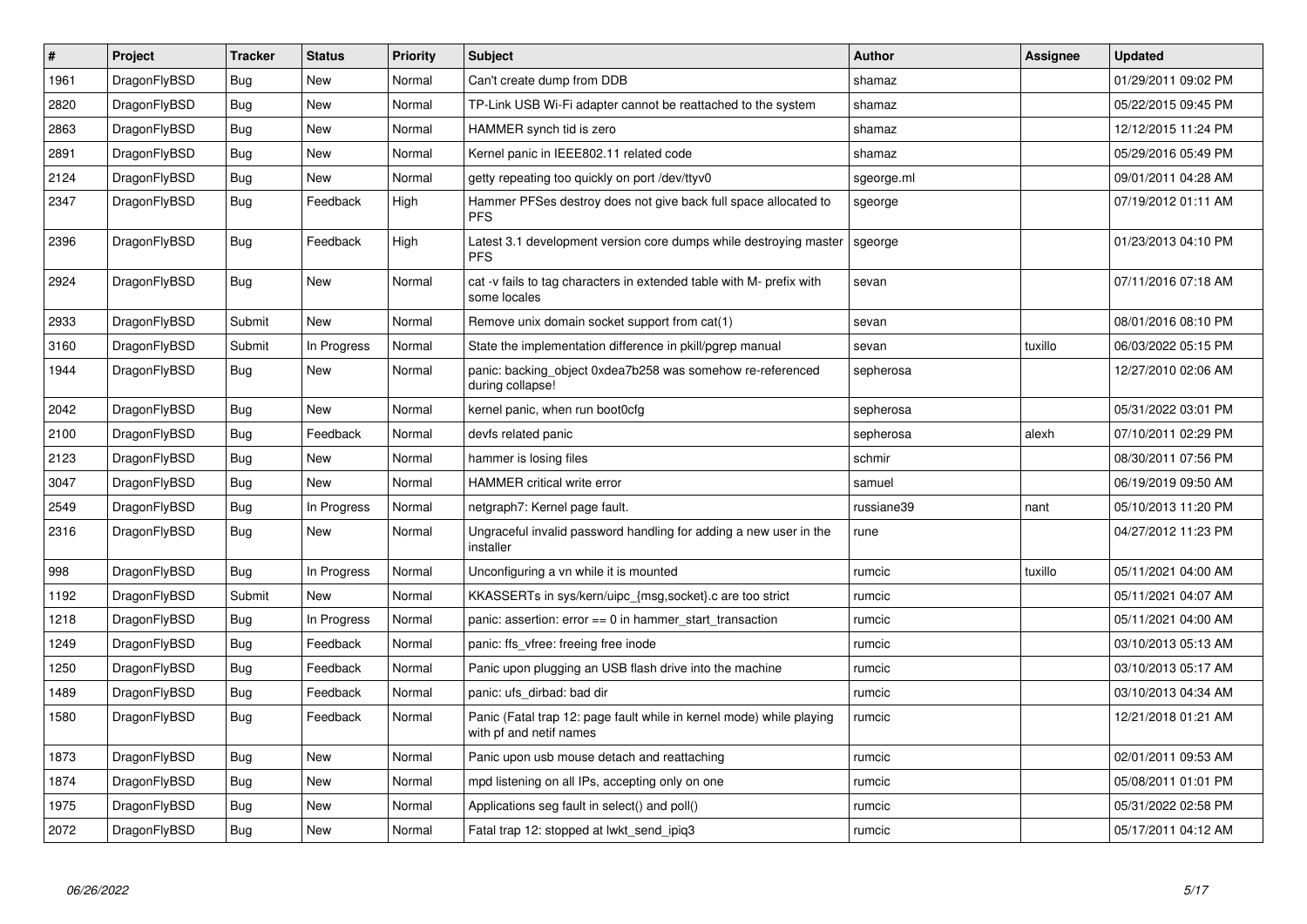| #    | Project      | <b>Tracker</b> | <b>Status</b> | <b>Priority</b> | Subject                                                                                                                                                                                           | Author       | Assignee | <b>Updated</b>      |
|------|--------------|----------------|---------------|-----------------|---------------------------------------------------------------------------------------------------------------------------------------------------------------------------------------------------|--------------|----------|---------------------|
| 2080 | DragonFlyBSD | Bug            | <b>New</b>    | Normal          | panic: lockmgr thrd sleep: called from interrupt, ipi, or hard code<br>section                                                                                                                    | rumcic       |          | 05/30/2011 05:06 PM |
| 2423 | DragonFlyBSD | Bug            | <b>New</b>    | Urgent          | After multiple panics/locks, hitting KKASSERT in<br>hammer init cursor                                                                                                                            | rumcic       |          | 09/18/2012 02:28 AM |
| 2887 | DragonFlyBSD | <b>Bug</b>     | <b>New</b>    | Low             | Missing extattr_namespace_to_string and<br>extattr string to namespace functions                                                                                                                  | rubenk       |          | 02/06/2016 05:09 AM |
| 3141 | DragonFlyBSD | Bug            | <b>New</b>    | Normal          | dhclient blocks boot process                                                                                                                                                                      | rowo         |          | 12/16/2018 11:01 AM |
| 2738 | DragonFlyBSD | <b>Bug</b>     | New           | Normal          | Hammer: Strange behavior when trying to recover old version of<br>moved file                                                                                                                      | roland       |          | 11/20/2014 08:02 AM |
| 2626 | DragonFlyBSD | Bug            | <b>New</b>    | Normal          | iwn driver drops with error: "firmware error 'iwn intr: fatal firmware<br>error"                                                                                                                  | rodyaj       |          | 01/09/2014 05:50 AM |
| 600  | DragonFlyBSD | <b>Bug</b>     | <b>New</b>    | Low             | /sys/libkern/karc4random                                                                                                                                                                          | robin_carey5 | profmakx | 01/19/2015 03:07 AM |
| 2138 | DragonFlyBSD | <b>Bug</b>     | New           | Normal          | $>$ 100% CPU usage                                                                                                                                                                                | robin.carey1 |          | 09/26/2011 12:20 PM |
| 2430 | DragonFlyBSD | <b>Bug</b>     | New           | Normal          | Alternate Password Hash method                                                                                                                                                                    | robin.carey1 |          | 10/07/2012 06:28 AM |
| 1836 | DragonFlyBSD | Bug            | New           | Normal          | Incorrect TCP checksum show up in tcpdump                                                                                                                                                         | robgar1      |          | 05/15/2022 11:22 AM |
| 2675 | DragonFlyBSD | Bug            | New           | Low             | Ultimate N WiFi Link 5300 get iwn_intr: fatal firmware error on 5GHz                                                                                                                              | revuwa       |          | 05/11/2021 04:07 AM |
| 2822 | DragonFlyBSD | Bug            | New           | Normal          | USB 3.0 stick throws "reading primary partition table: error<br>accessing offset 000[] for 152" error, while the stick works on any<br>other OS I tested                                          | revuwa       | profmakx | 06/29/2015 05:56 AM |
| 3313 | DragonFlyBSD | Bug            | <b>New</b>    | Normal          | Can't boot from my live USB at all. The kernel loading process<br>hangs.                                                                                                                          | rempas       |          | 06/03/2022 12:16 AM |
| 1560 | DragonFlyBSD | <b>Bug</b>     | Feedback      | Normal          | Unable to modify partition table on ThinkPad T61p during install                                                                                                                                  | rehsack      |          | 01/15/2015 08:57 AM |
| 2371 | DragonFlyBSD | Bug            | New           | Normal          | Timezone problem with America/Sao Paulo                                                                                                                                                           | raitech      |          | 05/17/2012 01:42 PM |
| 1876 | DragonFlyBSD | <b>Bug</b>     | <b>New</b>    | Normal          | devfs in jail + logging out from console(ttyv1+) -> panic                                                                                                                                         | qhwt.dfly    | tuxillo  | 05/31/2022 03:24 PM |
| 1917 | DragonFlyBSD | <b>Bug</b>     | New           | Normal          | panic: assertion: (RB_EMPTY(&ip->rec_tree) && (ip->flags &<br>HAMMER_INODE_XDIRTY) == 0)    (!RB_EMPTY(&ip->rec_tree)<br>&& (ip->flags & HAMMER_INODE_XDIRTY) != 0) in<br>hammer_flush_inode_done | qhwt.dfly    |          | 11/24/2010 03:23 AM |
| 1942 | DragonFlyBSD | Bug            | <b>New</b>    | Normal          | locking against myself in getcacheblk()?                                                                                                                                                          | qhwt.dfly    |          | 05/31/2022 02:15 PM |
| 570  | DragonFlyBSD | Bug            | Feedback      | Normal          | 1.8.x: ACPI problems                                                                                                                                                                              | qhwt+dfly    |          | 06/02/2014 03:45 AM |
| 1368 | DragonFlyBSD | Bug            | In Progress   | Normal          | suspend signal race?                                                                                                                                                                              | qhwt+dfly    |          | 05/11/2021 03:51 AM |
| 1387 | DragonFlyBSD | <b>Bug</b>     | Feedback      | Normal          | zero-size malloc and ps: kvm_getprocs: Bad address                                                                                                                                                | qhwt+dfly    |          | 05/11/2021 04:00 AM |
| 1577 | DragonFlyBSD | <b>Bug</b>     | Feedback      | Normal          | panic: assertion: leaf->base.obj_id == ip->obj_id in<br>hammer_ip_delete_range                                                                                                                    | qhwt+dfly    |          | 05/11/2021 04:01 AM |
| 1101 | DragonFlyBSD | Bug            | Feedback      | Normal          | ohci related panic                                                                                                                                                                                | polachok     |          | 05/11/2021 04:00 AM |
| 3245 | DragonFlyBSD | <b>Bug</b>     | New           | Normal          | panic: free: guard1x fail, i915 load from loader.conf                                                                                                                                             | polachok     |          | 08/21/2020 10:36 AM |
| 2496 | DragonFlyBSD | <b>Bug</b>     | New           | Normal          | NTFS malloc limit exceeded                                                                                                                                                                        | plasmob      | tuxillo  | 02/19/2013 08:47 AM |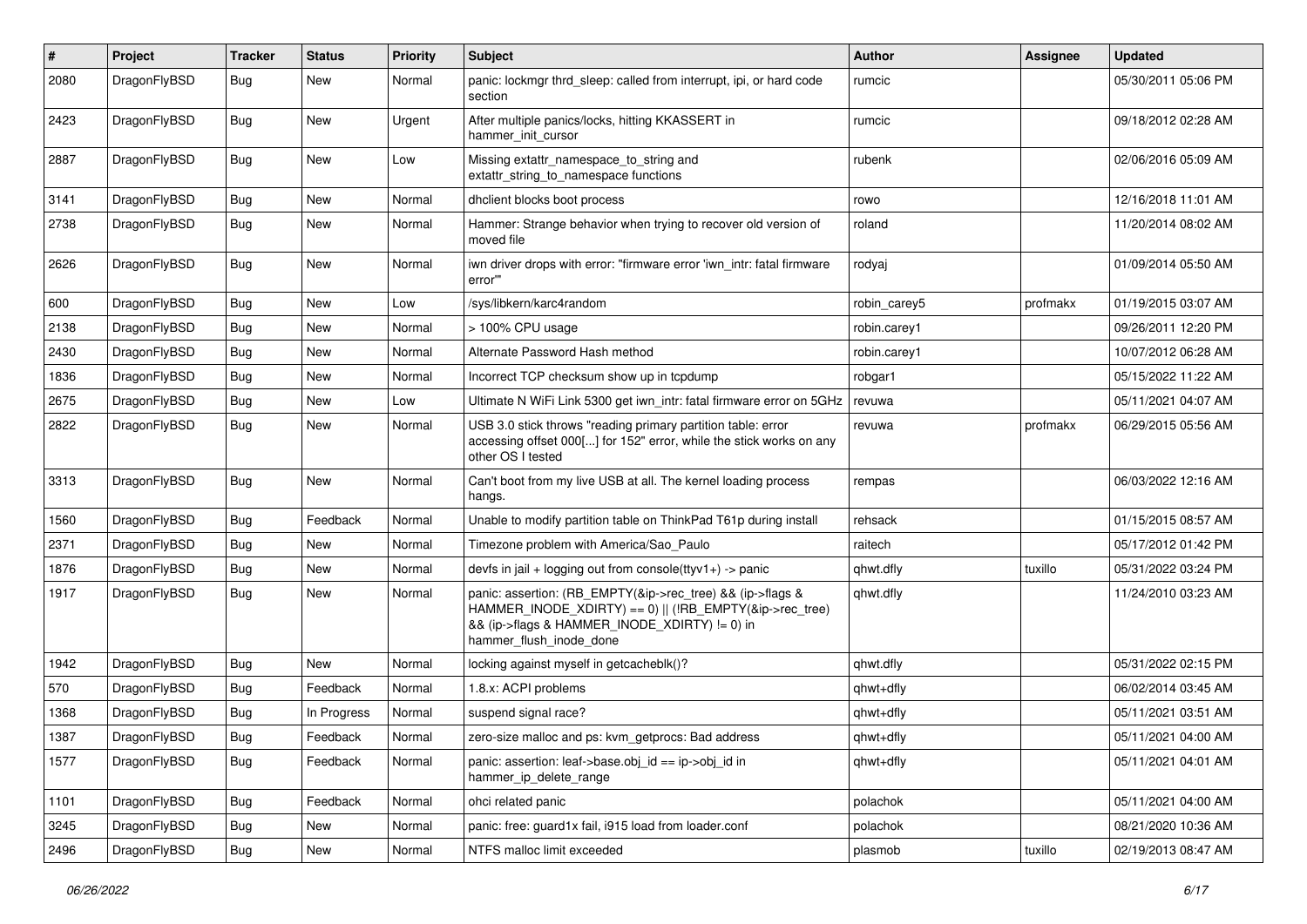| $\sharp$ | Project      | <b>Tracker</b> | <b>Status</b> | <b>Priority</b> | Subject                                                                                                        | Author   | Assignee | <b>Updated</b>      |
|----------|--------------|----------------|---------------|-----------------|----------------------------------------------------------------------------------------------------------------|----------|----------|---------------------|
| 3238     | DragonFlyBSD | <b>Bug</b>     | New           | Normal          | race conditions when printing from vkernel console                                                             | piecuch  |          | 05/19/2020 02:50 PM |
| 3239     | DragonFlyBSD | Bug            | New           | Normal          | unable to SIGKILL glitched emacs                                                                               | piecuch  |          | 05/26/2020 03:30 AM |
| 3298     | DragonFlyBSD | <b>Bug</b>     | New           | Normal          | Running "w" and having logged in via XDM through VNC, "w" prints<br>an extra error message                     | piecuch  |          | 10/25/2021 09:16 AM |
| 3302     | DragonFlyBSD | Bug            | <b>New</b>    | Normal          | Will not boot on System76 Lemur Pro (lemp10)                                                                   | piecuch  |          | 11/03/2021 10:21 AM |
| 1559     | DragonFlyBSD | <b>Bug</b>     | New           | Normal          | kernel trap                                                                                                    | phma     |          | 11/27/2021 08:43 AM |
| 2306     | DragonFlyBSD | <b>Bug</b>     | New           | Normal          | a crash starts the kernel debugger in text mode, but just reboots in X                                         | phma     |          | 02/11/2012 08:02 PM |
| 2311     | DragonFlyBSD | Bug            | <b>New</b>    | Normal          | Xorg crash having something to do with drm                                                                     | phma     |          | 02/22/2012 09:59 AM |
| 2331     | DragonFlyBSD | <b>Bug</b>     | New           | Normal          | reading mouse mode from unopen file descriptor hangs mouse<br>driver                                           | phma     |          | 03/14/2012 09:43 AM |
| 2387     | DragonFlyBSD | Bug            | <b>New</b>    | Normal          | hammer ignores -t during dedup                                                                                 | phma     |          | 06/17/2012 12:30 PM |
| 2389     | DragonFlyBSD | <b>Bug</b>     | <b>New</b>    | Normal          | computer crashed while listing processes                                                                       | phma     |          | 06/18/2012 02:49 PM |
| 2547     | DragonFlyBSD | <b>Bug</b>     | New           | High            | crashed while doing a dry run of pkg_rolling-replace                                                           | phma     |          | 04/18/2013 10:40 PM |
| 2552     | DragonFlyBSD | <b>Bug</b>     | New           | Low             | hammer recovery should indicate progress                                                                       | phma     |          | 05/03/2013 12:13 AM |
| 2557     | DragonFlyBSD | <b>Bug</b>     | New           | Normal          | stock 3.4.1 kernel halts during booting if dm and dm_target_crypt<br>are loaded and RAID controller is present | phma     |          | 05/12/2013 10:38 PM |
| 2611     | DragonFlyBSD | Bug            | <b>New</b>    | Normal          | Change in IP address results in network not working                                                            | phma     |          | 12/05/2013 07:55 PM |
| 2816     | DragonFlyBSD | Bug            | <b>New</b>    | Normal          | A multitasking process being debugged can get stuck                                                            | phma     |          | 05/19/2015 03:57 AM |
| 3247     | DragonFlyBSD | <b>Bug</b>     | New           | Normal          | Kernel panic doing nothing much                                                                                | phma     |          | 09/12/2020 11:40 PM |
| 1951     | DragonFlyBSD | <b>Bug</b>     | <b>New</b>    | Normal          | dma_timeouts at phyaddr on a good hdd                                                                          | peur.neu |          | 01/04/2011 07:12 AM |
| 1990     | DragonFlyBSD | <b>Bug</b>     | New           | Normal          | /mnt too large to mount                                                                                        | peur.neu |          | 02/16/2011 11:24 PM |
| 1943     | DragonFlyBSD | <b>Bug</b>     | New           | Normal          | hammer assertion panic                                                                                         | peter    |          | 12/27/2010 12:45 AM |
| 2970     | DragonFlyBSD | <b>Bug</b>     | New           | Normal          | kernel 4.7: "Is -I" causes panic on UDF filesystem: "bgetvp -<br>overlapping buffer"                           | peeter   |          | 12/21/2016 02:46 AM |
| 3226     | DragonFlyBSD | Bug            | New           | Normal          | Xorg freezes in vm: thread stuck in "objtrm1"                                                                  | peeter   |          | 04/08/2020 02:10 AM |
| 599      | DragonFlyBSD | Bug            | New           | Urgent          | 1.9.0 reproducable panic                                                                                       | pavalos  |          | 12/22/2010 01:08 AM |
| 1769     | DragonFlyBSD | Bug            | New           | Normal          | panic: assertion: _tp->tt_msg->tt_cpuid == mycpuid in<br>tcp_callout_active                                    | pavalos  | sjg      | 05/15/2022 11:07 AM |
| 1946     | DragonFlyBSD | <b>Bug</b>     | New           | Normal          | ieee80211 panic                                                                                                | pavalos  | josepht  | 01/27/2011 06:00 PM |
| 1949     | DragonFlyBSD | <b>Bug</b>     | <b>New</b>    | Normal          | iwn panic                                                                                                      | pavalos  |          | 01/30/2011 03:21 AM |
| 1969     | DragonFlyBSD | <b>Bug</b>     | New           | Normal          | pf-related network problem                                                                                     | pavalos  | lentferj | 02/01/2011 06:57 PM |
| 2008     | DragonFlyBSD | <b>Bug</b>     | New           | Normal          | lwkt_setcpu_remote: td->td_flags 00800621 console flood                                                        | pavalos  |          | 03/06/2011 09:37 PM |
| 2048     | DragonFlyBSD | <b>Bug</b>     | New           | Normal          | panic: ffs_sync: rofs mod                                                                                      | pavalos  |          | 04/12/2011 05:45 AM |
| 2099     | DragonFlyBSD | <b>Bug</b>     | <b>New</b>    | Normal          | page fault panic in vm system                                                                                  | pavalos  |          | 07/10/2011 08:51 AM |
| 2199     | DragonFlyBSD | <b>Bug</b>     | New           | Normal          | screen segfaults if utmpx isn't present                                                                        | pavalos  |          | 11/15/2011 10:52 PM |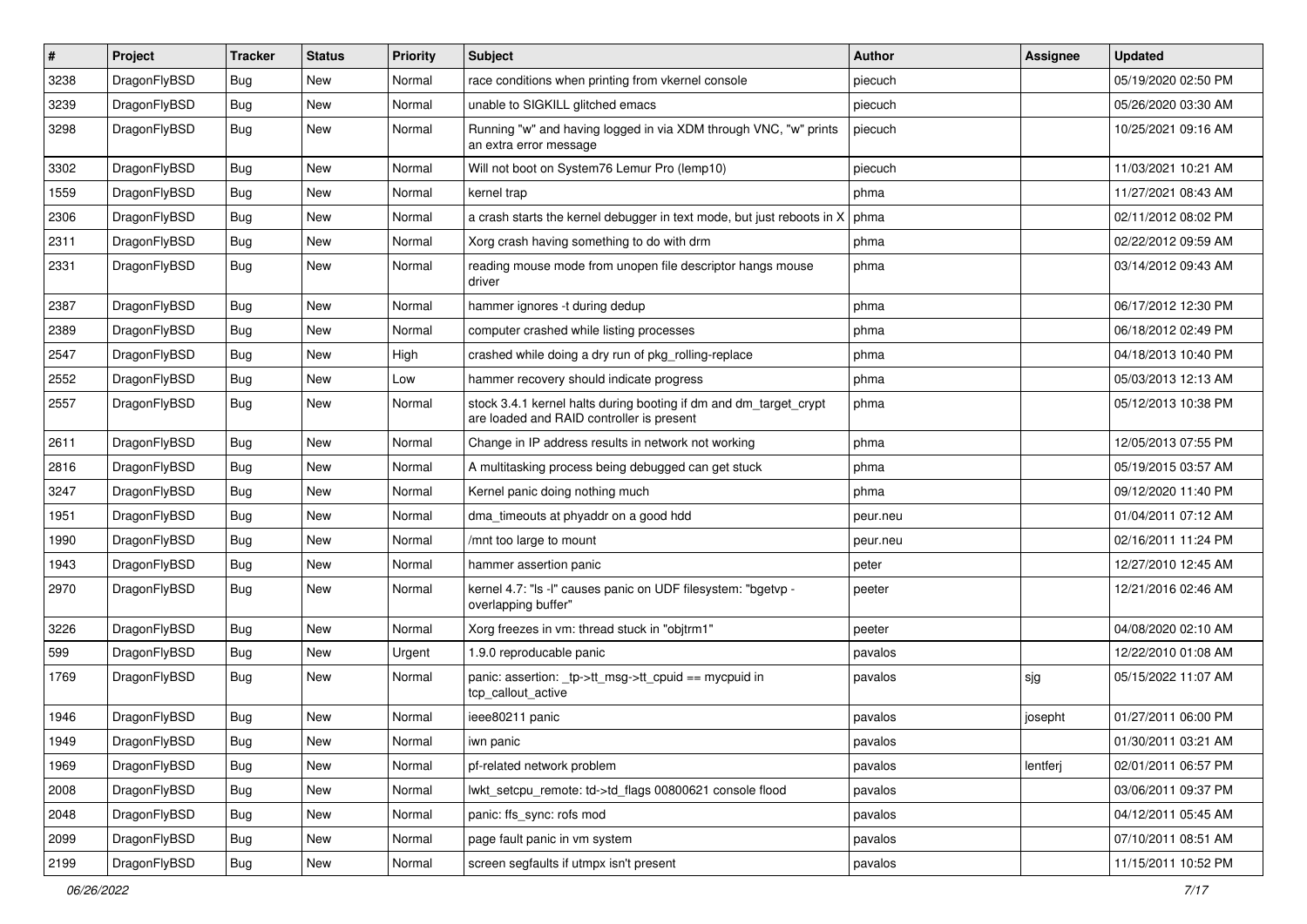| #    | Project      | <b>Tracker</b> | <b>Status</b> | <b>Priority</b> | Subject                                                                                                            | <b>Author</b>          | Assignee  | <b>Updated</b>      |
|------|--------------|----------------|---------------|-----------------|--------------------------------------------------------------------------------------------------------------------|------------------------|-----------|---------------------|
| 2248 | DragonFlyBSD | Bug            | <b>New</b>    | Normal          | sysctl panic                                                                                                       | pavalos                |           | 11/23/2011 06:23 PM |
| 2526 | DragonFlyBSD | <b>Bug</b>     | <b>New</b>    | Normal          | hammer cleanup doesn't run on first day of DST                                                                     | pavalos                |           | 10/18/2016 05:28 PM |
| 2898 | DragonFlyBSD | Bug            | <b>New</b>    | Normal          | HAMMER panic                                                                                                       | pavalos                |           | 11/03/2018 07:05 AM |
| 2117 | DragonFlyBSD | Bug            | <b>New</b>    | High            | ACPI and/or bce(4) problem with 2.11.0.673.g0d557 on HP DL380<br>G6                                                | pauska                 |           | 08/22/2011 10:15 AM |
| 2874 | DragonFlyBSD | <b>Bug</b>     | New           | Normal          | make world DESTDIR=/emptydir fails                                                                                 | pascii                 |           | 12/25/2015 07:04 AM |
| 3107 | DragonFlyBSD | Bug            | New           | Low             | ACPI interrupt storm when loading i915 on Lenovo T460                                                              | oyvinht                |           | 07/15/2020 07:01 AM |
| 3152 | DragonFlyBSD | <b>Bug</b>     | Feedback      | Normal          | Console's size in ttyv0 and single user mode is sticking to 80x25,<br>while ttyv1 can make use of the whole screen | overtime               |           | 02/24/2019 01:08 AM |
| 2799 | DragonFlyBSD | <b>Bug</b>     | <b>New</b>    | Normal          | Fatal trap 12 caused by moused(8) -p /dev/cual0                                                                    | opvalues               |           | 03/04/2015 11:01 PM |
| 2802 | DragonFlyBSD | <b>Bug</b>     | <b>New</b>    | Normal          | USB Wifi urtwn0 crash from cd boot                                                                                 | opvalues               |           | 03/10/2015 01:07 AM |
| 3049 | DragonFlyBSD | <b>Bug</b>     | <b>New</b>    | Normal          | panic DragonFly v4.8.1-RELEASE by mounting a malformed<br>msdosfs image [12.128]                                   | open.source@ribose.com |           | 08/14/2017 02:53 AM |
| 3051 | DragonFlyBSD | <b>Bug</b>     | New           | Normal          | panic DragonFly v4.8.1-RELEASE by mounting a malformed NTFS<br>image [12.000]                                      | open.source@ribose.com |           | 08/14/2017 03:20 AM |
| 3052 | DragonFlyBSD | Bug            | New           | Normal          | panic DragonFly v4.8.1-RELEASE by mounting a malformed NTFS<br>image [64.000]                                      | open.source@ribose.com |           | 08/14/2017 03:22 AM |
| 1193 | DragonFlyBSD | Bug            | <b>New</b>    | Normal          | kernel doesn't recognize cdrom drive                                                                               | nonsolosoft            |           | 01/25/2014 09:11 PM |
| 2182 | DragonFlyBSD | <b>Bug</b>     | <b>New</b>    | Normal          | if msk PHY FIFO underrun/overflow                                                                                  | nonsolosoft            |           | 09/03/2012 06:39 AM |
| 2412 | DragonFlyBSD | Bug            | <b>New</b>    | Normal          | wlan0 fails to get address via dhclient                                                                            | nonsolosoft            |           | 08/30/2012 05:55 AM |
| 2621 | DragonFlyBSD | Bug            | <b>New</b>    | Normal          | core dump using cdrom                                                                                              | nonsolosoft            |           | 12/27/2013 12:43 AM |
| 2622 | DragonFlyBSD | <b>Bug</b>     | <b>New</b>    | Normal          | VAIO FIT15E fn keys support                                                                                        | nonsolosoft            |           | 12/31/2013 01:31 AM |
| 3215 | DragonFlyBSD | Bug            | <b>New</b>    | Normal          | Hang in tcdrain(3) after write(3)                                                                                  | noloader               |           | 11/25/2019 03:08 PM |
| 2098 | DragonFlyBSD | Submit         | New           | Normal          | [PATCH] correct ath man page example<br>(/usr/src/share/man/man4/ath.4)                                            | nobody                 |           | 11/15/2011 12:27 AM |
| 2957 | DragonFlyBSD | Bug            | Feedback      | Normal          | swapoff -a followed by swapon -a doesn't give your swap back                                                       | neilb                  |           | 10/09/2016 04:17 AM |
| 2958 | DragonFlyBSD | <b>Bug</b>     | Feedback      | Normal          | Hammer FS dies during pruning after massive write load                                                             | neilb                  |           | 10/11/2016 04:20 AM |
| 2104 | DragonFlyBSD | Bug            | <b>New</b>    | Normal          | network configuration seg. fault on install CD                                                                     | navratil               |           | 07/26/2011 07:55 AM |
| 679  | DragonFlyBSD | <b>Bug</b>     | <b>New</b>    | Low             | Netgraph backward compatibility for old *LEN constants                                                             | nant                   | nant      | 02/18/2014 05:45 AM |
| 1144 | DragonFlyBSD | Bug            | Feedback      | Normal          | Incorrect clock under KVM                                                                                          | msylvan                |           | 03/09/2013 01:17 PM |
| 168  | DragonFlyBSD | Bug            | In Progress   | Normal          | Livelocked limit engaged while trying to setup IPW wireless                                                        | mschacht               | sepherosa | 05/11/2021 04:05 AM |
| 3218 | DragonFlyBSD | <b>Bug</b>     | New           | Normal          | Kernel panics are not sent to comconsole when booted over EFI                                                      | mqudsi                 |           | 12/02/2019 08:52 PM |
| 2788 | DragonFlyBSD | <b>Bug</b>     | New           | Normal          | ioctl GSLICEINFO: Not working for vnode slice                                                                      | mneumann               |           | 02/12/2015 07:49 AM |
| 2881 | DragonFlyBSD | Bug            | New           | Normal          | Pulseaudio hangs/resets system when starting X11                                                                   | mneumann               |           | 01/09/2016 03:08 AM |
| 2972 | DragonFlyBSD | Bug            | New           | Normal          | ipfw3 "deny to me" does not work correctly                                                                         | mneumann               |           | 12/27/2016 12:11 PM |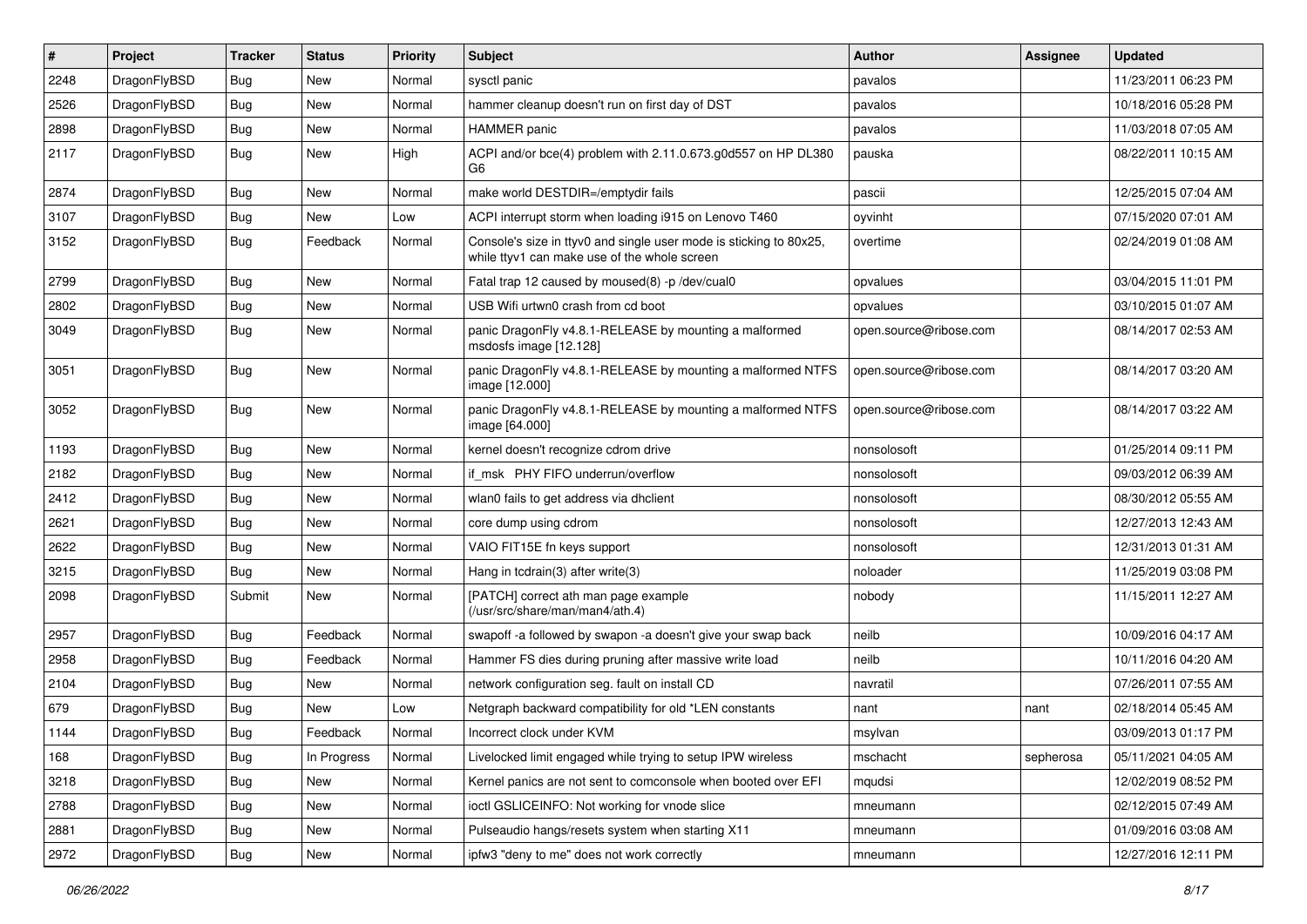| $\sharp$ | Project      | <b>Tracker</b> | <b>Status</b> | <b>Priority</b> | Subject                                                                                                 | <b>Author</b> | Assignee  | <b>Updated</b>      |
|----------|--------------|----------------|---------------|-----------------|---------------------------------------------------------------------------------------------------------|---------------|-----------|---------------------|
| 3111     | DragonFlyBSD | Bug            | In Progress   | High            | Mouse lags every second heavily under X11                                                               | mneumann      |           | 12/12/2017 09:46 PM |
| 3222     | DragonFlyBSD | Bug            | <b>New</b>    | Normal          | gcc - undefined reference to '__atomic_load' (missing libatomic?)                                       | mneumann      |           | 02/08/2020 02:45 AM |
| 3235     | DragonFlyBSD | Bug            | New           | Normal          | Kernel panic in devfs vnops.c                                                                           | mneumann      |           | 04/28/2020 07:00 AM |
| 3317     | DragonFlyBSD | Bug            | In Progress   | Normal          | Network vtnet0 not working on Hetzner cloud                                                             | mneumann      |           | 06/18/2022 03:55 AM |
| 1293     | DragonFlyBSD | Bug            | <b>New</b>    | Normal          | 2.2.1-REL Installer Request                                                                             | mk            | tuxillo   | 05/11/2021 04:00 AM |
| 2644     | DragonFlyBSD | Bug            | Feedback      | Normal          | 3.6.0-REL trap 9 on boot                                                                                | memmerto      |           | 11/27/2021 08:08 AM |
| 2598     | DragonFlyBSD | Bug            | New           | Normal          | i386 via USB Booting                                                                                    | mbzadegan     |           | 10/21/2013 02:28 AM |
| 2067     | DragonFlyBSD | Bug            | New           | Normal          | sound/pcm: "play interrupt timeout, channel dead"                                                       | matthiasr     |           | 05/11/2021 03:55 AM |
| 1860     | DragonFlyBSD | Bug            | Feedback      | Normal          | Panic while creating UFS fs on vn(4) for initrd                                                         | matthias      |           | 02/29/2012 07:16 AM |
| 2809     | DragonFlyBSD | Bug            | New           | Normal          | hammer mirror-stream                                                                                    | masu          |           | 04/10/2015 12:33 AM |
| 3035     | DragonFlyBSD | Bug            | New           | Normal          | panic: assertion "cpu >= 0 && cpu < ncpus" failed in netisr_cpuport<br>at /usr/src/sys/net/netisr2.h:87 | masu          |           | 05/11/2017 01:24 AM |
| 2092     | DragonFlyBSD | Bug            | <b>New</b>    | Normal          | Panic: Bad link elm 0x next->prev != elm                                                                | masterblaster | dillon    | 12/04/2011 12:49 PM |
| 2167     | DragonFlyBSD | <b>Bug</b>     | <b>New</b>    | Normal          | shutdown/reboot fails after uptime msg                                                                  | marino        |           | 11/28/2011 03:01 AM |
| 2370     | DragonFlyBSD | Bug            | New           | Normal          | panic: ffs_valloc: dup alloc                                                                            | marino        | vsrinivas | 02/01/2013 09:28 AM |
| 2531     | DragonFlyBSD | Bug            | <b>New</b>    | Normal          | camcontrol fails to disable APM                                                                         | m.lombardi85  |           | 03/23/2013 12:28 PM |
| 2808     | DragonFlyBSD | <b>Bug</b>     | New           | Normal          | X freeze by switching between X and VT - results in black screen                                        | lukesky333    |           | 05/11/2021 03:55 AM |
| 2434     | DragonFlyBSD | Bug            | New           | Normal          | BTX Halted - Boot fails on USB/GUI                                                                      | lucmv         |           | 10/17/2012 08:12 PM |
| 2565     | DragonFlyBSD | Bug            | New           | Normal          | "ifconfig ix0 up" panic                                                                                 | Itpig402a     |           | 06/03/2013 05:46 AM |
| 2917     | DragonFlyBSD | Bug            | <b>New</b>    | Normal          | da8: reading primary partition table: error accessing offset<br>000000000000 for 512                    | liweitianux   |           | 05/11/2021 08:43 PM |
| 3028     | DragonFlyBSD | Bug            | In Progress   | Normal          | installer: confusion of set/get disk encryption passphrase dialogs                                      | liweitianux   | tuxillo   | 06/03/2022 05:13 PM |
| 3310     | DragonFlyBSD | Bug            | In Progress   | Normal          | NVMM+QEMU fail to boot with UEFI: Mem Assist Failed<br>[gpa=0xfffffff0]                                 | liweitianux   |           | 01/11/2022 03:22 PM |
| 2892     | DragonFlyBSD | Bug            | New           | Normal          | swap_pager:indefinite wait bufferf error                                                                | lhmwzy        |           | 02/21/2016 10:32 PM |
| 1916     | DragonFlyBSD | Bug            | <b>New</b>    | Normal          | Constant crashes on x86_64 with UFS                                                                     | lentferj      |           | 11/21/2010 07:40 PM |
| 1939     | DragonFlyBSD | Bug            | New           | Normal          | Panic on nightly build and stress test box                                                              | lentferj      |           | 12/18/2010 08:41 AM |
| 2288     | DragonFlyBSD | Bug            | Feedback      | Normal          | Random IO performance loss introduced since January 1st                                                 | lentferj      |           | 01/23/2013 04:21 PM |
| 2421     | DragonFlyBSD | Bug            | New           | High            | Kernel panic: vm_fault: page 0xc0f70000 not busy!                                                       | lentferj      |           | 10/03/2012 08:16 AM |
| 2529     | DragonFlyBSD | Bug            | New           | Low             | Sundance network adapter is not detected and attached                                                   | kworr         |           | 03/25/2013 02:29 AM |
| 1727     | DragonFlyBSD | Bug            | Feedback      | Normal          | CD boot panic (2.6.1) (usb?)                                                                            | kiril         |           | 05/15/2022 05:10 AM |
| 2645     | DragonFlyBSD | <b>Bug</b>     | New           | Normal          | panic with dsched fq and ioprio                                                                         | jyoung15      |           | 02/20/2014 07:29 AM |
| 385      | DragonFlyBSD | <b>Bug</b>     | Feedback      | Low             | Mail archive address removal                                                                            | justin        | justin    | 03/09/2013 11:24 AM |
| 2090     | DragonFlyBSD | <b>Bug</b>     | Feedback      | Normal          | snd_hda does not support headphone automute                                                             | justin        |           | 03/29/2012 08:03 PM |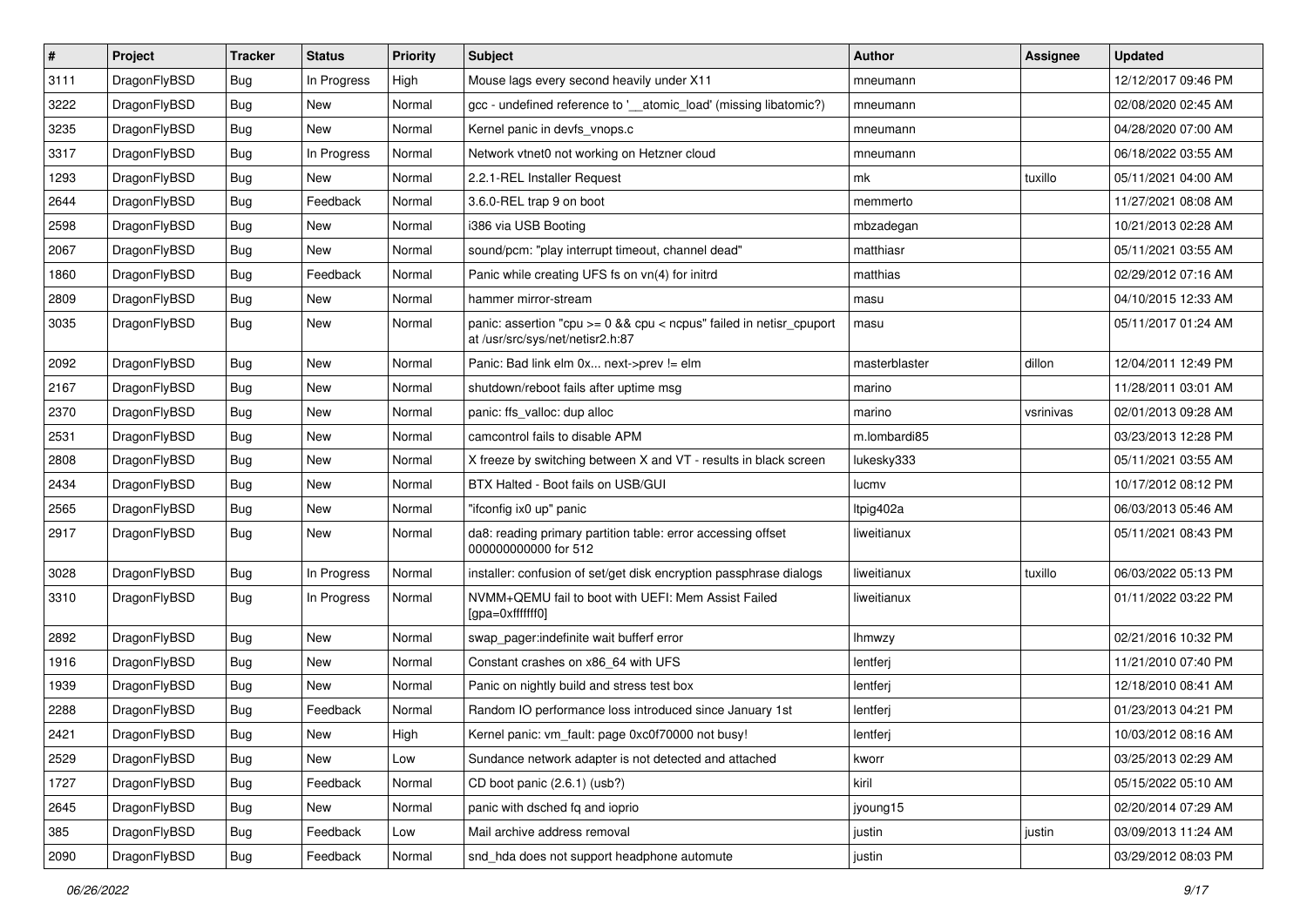| #    | Project      | <b>Tracker</b> | <b>Status</b> | <b>Priority</b> | Subject                                                                                                    | Author          | Assignee  | <b>Updated</b>      |
|------|--------------|----------------|---------------|-----------------|------------------------------------------------------------------------------------------------------------|-----------------|-----------|---------------------|
| 2444 | DragonFlyBSD | Bug            | <b>New</b>    | Normal          | Crash during Hammer overnight cleanup                                                                      | justin          |           | 11/04/2012 07:58 AM |
| 3228 | DragonFlyBSD | Bug            | <b>New</b>    | Low             | pfi_kif_unref: state refcount <= 0 in dmesg                                                                | justin          |           | 03/05/2021 06:39 AM |
| 2153 | DragonFlyBSD | <b>Bug</b>     | New           | Normal          | Too many unuseful warnings at boot                                                                         | juanfra684      |           | 10/18/2011 10:16 PM |
| 2245 | DragonFlyBSD | Bug            | New           | Normal          | panic: assertion "ref < &td->td_toks_end" failed in lwkt_gettoken at<br>/usr/src/sys/kern/lwkt_token.c:588 | juanfra684      |           | 11/22/2011 07:41 PM |
| 1717 | DragonFlyBSD | <b>Bug</b>     | Feedback      | Normal          | HAMMER panic in hammer cursor down()                                                                       | josepht1        |           | 05/11/2021 04:05 AM |
| 1330 | DragonFlyBSD | <b>Bug</b>     | Feedback      | Normal          | Hammer, usb disk, SYNCHRONIZE CACHE failure                                                                | josepht         |           | 06/02/2014 04:56 AM |
| 1745 | DragonFlyBSD | <b>Bug</b>     | Feedback      | Normal          | kmalloc panic                                                                                              | josepht         |           | 05/11/2021 04:05 AM |
| 2013 | DragonFlyBSD | <b>Bug</b>     | In Progress   | Normal          | oversized DMA request loop                                                                                 | josepht         |           | 05/11/2021 04:06 AM |
| 2568 | DragonFlyBSD | Bug            | New           | Normal          | AHCI panic                                                                                                 | josepht         |           | 06/07/2013 05:52 PM |
| 2391 | DragonFlyBSD | Bug            | In Progress   | Normal          | System lock with ahci and acpi enabled on ATI RS690 chipset with<br>SMB600 sata controller                 | jorisgio        | vadaszi   | 06/03/2015 03:51 PM |
| 2712 | DragonFlyBSD | Bug            | New           | Normal          | connect(2) returns EINVAL when retrying after ECONNREFUSED                                                 | jorisgio        |           | 08/14/2014 05:31 PM |
| 2890 | DragonFlyBSD | Bug            | New           | Normal          | not able to boot usb installer on Toshiba Chromebook 2                                                     | johnnywhishbone |           | 02/22/2016 03:42 AM |
| 3089 | DragonFlyBSD | <b>Bug</b>     | In Progress   | Normal          | vtnet(4) - disable TCP checksum offload by default                                                         | jlane           | vadaszi   | 05/11/2021 04:14 AM |
| 2731 | DragonFlyBSD | <b>Bug</b>     | In Progress   | Normal          | Screen full of random colors when starting Xorg with Intel Haswell<br>HD Graphics P4600                    | jkatzmaier      |           | 11/12/2014 04:08 PM |
| 2308 | DragonFlyBSD | Bug            | New           | Normal          | System freeze when unloading snd hda                                                                       | jaydg           |           | 02/19/2012 07:15 AM |
| 2353 | DragonFlyBSD | <b>Bug</b>     | In Progress   | Normal          | panic: assertion "gd->gd spinlocks $wr == 0$ " failed in<br>bsd4 schedulerclock                            | jaydg           | alexh     | 11/28/2012 01:57 AM |
| 2369 | DragonFlyBSD | Bug            | New           | Normal          | panic: Bad link elm 0xffffffe07edf6068 next->prev != elm                                                   | jaydg           |           | 08/15/2012 03:04 AM |
| 3134 | DragonFlyBSD | Bug            | <b>New</b>    | Normal          | RFC 3021 (/31 networks) appear to be unsupported                                                           | jailbird        |           | 05/16/2018 11:03 PM |
| 2825 | DragonFlyBSD | <b>Bug</b>     | <b>New</b>    | High            | 3x dhclient = hanging system (objcache exhausted)                                                          | jaccovonb       | sepherosa | 05/11/2021 03:55 AM |
| 2604 | DragonFlyBSD | <b>Bug</b>     | New           | Normal          | dell laptop does not boot with LATEST                                                                      | isenmann        |           | 11/20/2013 02:07 AM |
| 2746 | DragonFlyBSD | Bug            | New           | Normal          | some fraction of xterms started from the xmonad window manager<br>get killed with SIGALRM                  | isenmann        | profmakx  | 12/28/2014 02:51 AM |
| 3029 | DragonFlyBSD | <b>Bug</b>     | <b>New</b>    | Normal          | Running DflyBSD 4.8 on FreeBSD bhyve as a guest                                                            | iron            |           | 05/13/2022 04:33 AM |
| 3189 | DragonFlyBSD | Bug            | <b>New</b>    | Normal          | Allow DragonFly Mail Agent to accept an alternate config via<br>command line switch                        | iang            |           | 08/16/2021 12:42 AM |
| 3201 | DragonFlyBSD | Submit         | New           | Normal          | Fixes make search display                                                                                  | htse            |           | 08/20/2021 04:02 PM |
| 3206 | DragonFlyBSD | Submit         | New           | Normal          | update psm/kbd to FreeBSD 12.0 code                                                                        | htse            |           | 10/05/2019 03:49 PM |
| 1982 | DragonFlyBSD | <b>Bug</b>     | New           | Low             | There is no linuxulator on x86-64                                                                          | herrgard        |           | 05/31/2022 02:25 PM |
| 2045 | DragonFlyBSD | <b>Bug</b>     | New           | Normal          | ral(4): Fatal trap 12: page fault while in kernel mode (two panics)                                        | herrgard        |           | 11/03/2011 05:34 PM |
| 2125 | DragonFlyBSD | <b>Bug</b>     | New           | Normal          | Weird garbage in dmesg                                                                                     | herrgard        |           | 08/30/2011 08:04 PM |
| 2680 | DragonFlyBSD | Bug            | New           | Low             | boot0cfg update makes box unbootable                                                                       | herrgard        |           | 06/10/2014 06:02 AM |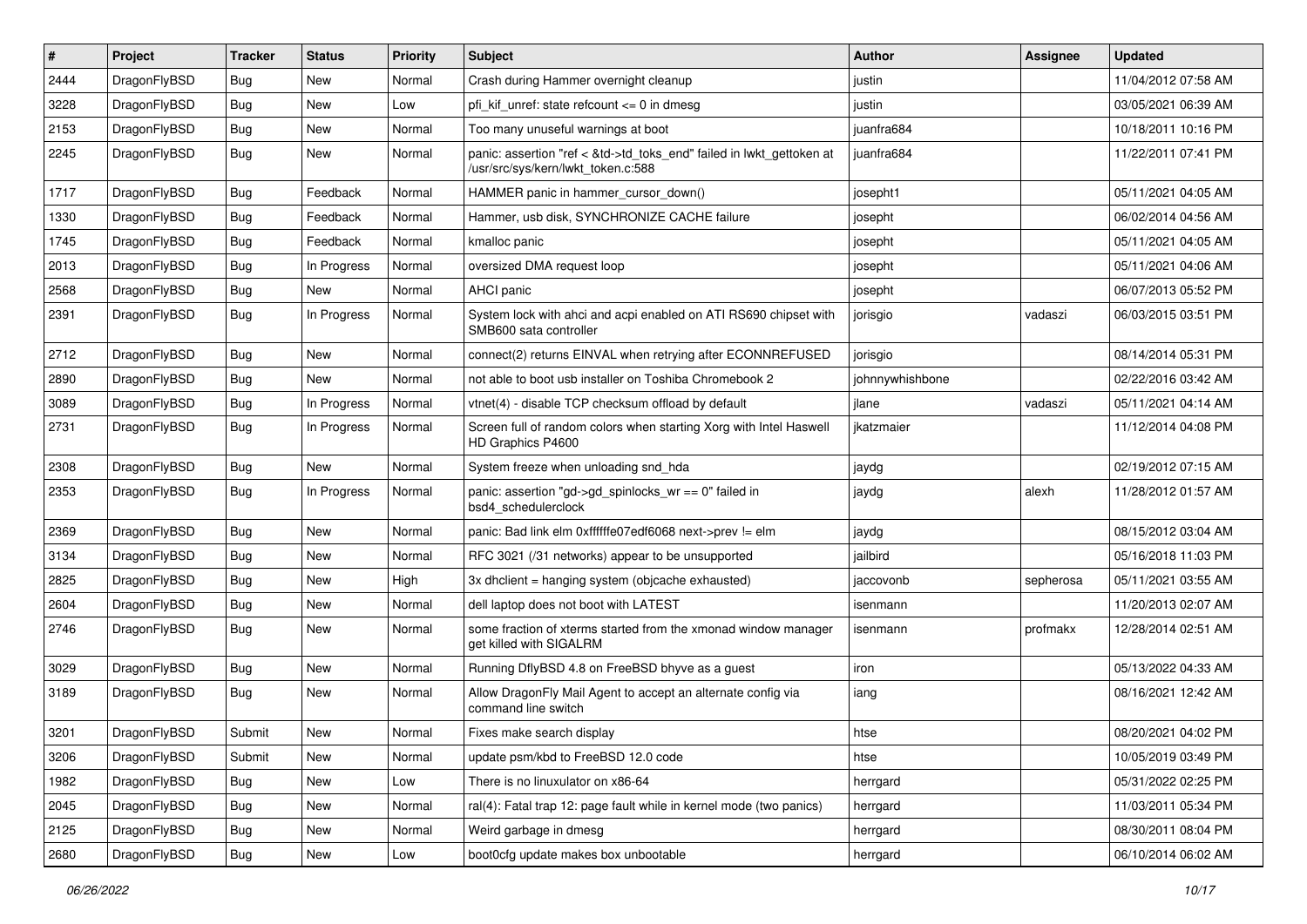| $\vert$ # | Project      | <b>Tracker</b> | <b>Status</b> | <b>Priority</b> | Subject                                                                         | Author    | Assignee  | <b>Updated</b>      |
|-----------|--------------|----------------|---------------|-----------------|---------------------------------------------------------------------------------|-----------|-----------|---------------------|
| 884       | DragonFlyBSD | <b>Bug</b>     | In Progress   | High            | Performance/memory problems under filesystem IO load                            | hasso     |           | 05/11/2021 03:50 AM |
| 1313      | DragonFlyBSD | Bug            | New           | Low             | Signal code in kernel needs major overhaul (signal queues,<br>si code, si addr) | hasso     |           | 05/11/2021 04:00 AM |
| 1411      | DragonFlyBSD | Bug            | Feedback      | Normal          | Burning doesn't work with ahci(4)                                               | hasso     | dillon    | 05/11/2021 04:00 AM |
| 1428      | DragonFlyBSD | <b>Bug</b>     | Feedback      | Low             | POSIX.1e implementation is too old                                              | hasso     | tuxillo   | 05/11/2021 04:00 AM |
| 1430      | DragonFlyBSD | <b>Bug</b>     | New           | Normal          | Buggy w(1)?                                                                     | hasso     | alexh     | 11/24/2010 08:09 AM |
| 1486      | DragonFlyBSD | <b>Bug</b>     | Feedback      | Normal          | Interrupt storm related to SATA DVD device                                      | hasso     |           | 05/11/2021 04:01 AM |
| 1502      | DragonFlyBSD | <b>Bug</b>     | In Progress   | Normal          | Lock while deleting files from nohistory HAMMER directories                     | hasso     |           | 03/10/2013 04:28 AM |
| 1525      | DragonFlyBSD | Bug            | <b>New</b>    | Normal          | boehm-gc problems                                                               | hasso     |           | 10/13/2012 07:13 PM |
| 1532      | DragonFlyBSD | Bug            | New           | Low             | jemalloc doesn't work on DragonFly                                              | hasso     | sjg       | 08/02/2011 01:14 AM |
| 1563      | DragonFlyBSD | <b>Bug</b>     | Feedback      | Normal          | reset(1) doesn't reset terminal to the defaults                                 | hasso     |           | 03/10/2013 04:17 AM |
| 2094      | DragonFlyBSD | <b>Bug</b>     | <b>New</b>    | Normal          | Segfault when gdb printing backtrace from core dump                             | greenrd   |           | 06/25/2011 04:14 PM |
| 2095      | DragonFlyBSD | <b>Bug</b>     | New           | Low             | Running installer post-install: Unsupported DFUI transport "                    | greenrd   |           | 06/26/2011 09:20 AM |
| 3165      | DragonFlyBSD | Bug            | New           | Normal          | Looping at boot time                                                            | gop       |           | 12/28/2018 01:04 PM |
| 2577      | DragonFlyBSD | <b>Bug</b>     | New           | Normal          | virtio-blk iops performance is cpu limited on high end devices                  | gjs278    | vsrinivas | 08/01/2013 02:28 PM |
| 1593      | DragonFlyBSD | <b>Bug</b>     | Feedback      | Normal          | panic: assertion: ccb == ap->ap_err_ccb in ahci_put_err_ccb                     | ftigeot   | ftigeot   | 05/15/2022 05:09 AM |
| 1818      | DragonFlyBSD | Bug            | New           | Normal          | panic: Bad tailg NEXT (kqueue issue ?)                                          | ftigeot   |           | 05/15/2022 11:40 AM |
| 1826      | DragonFlyBSD | Bug            | <b>New</b>    | Normal          | panic during boot: assertion so->so_port  in tcp_input                          | ftigeot   |           | 05/15/2022 11:05 AM |
| 1923      | DragonFlyBSD | <b>Bug</b>     | New           | Normal          | Abysmal NFS performance with IPv6                                               | ftigeot   |           | 12/05/2010 09:34 PM |
| 2037      | DragonFlyBSD | <b>Bug</b>     | Feedback      | Normal          | Panic Bad link elm while building packages                                      | ftigeot   | dillon    | 04/21/2011 07:20 AM |
| 2051      | DragonFlyBSD | <b>Bug</b>     | <b>New</b>    | Normal          | No ipv6 lan route entry created on 2.10                                         | ftigeot   |           | 04/21/2011 10:37 AM |
| 2122      | DragonFlyBSD | Submit         | <b>New</b>    | Normal          | [Review] Fixes to the VFS layer                                                 | ftigeot   |           | 05/31/2022 03:25 PM |
| 2403      | DragonFlyBSD | Bug            | <b>New</b>    | Low             | newfs -E doesn't handle /dev/serno device names properly                        | ftigeot   |           | 08/17/2012 05:07 AM |
| 2416      | DragonFlyBSD | Bug            | New           | Normal          | .' entry can be removed on mounted nfs filesystem                               | ftigeot   | tuxillo   | 06/03/2014 04:40 AM |
| 2535      | DragonFlyBSD | Bug            | <b>New</b>    | Normal          | Imap processes apparentlt blocked on disk I/O                                   | ftigeot   |           | 04/02/2013 09:31 AM |
| 2619      | DragonFlyBSD | Bug            | <b>New</b>    | Normal          | DragonFly 3.6 can't be installed on a 6TB volume                                | ftigeot   |           | 02/23/2014 11:55 PM |
| 2674      | DragonFlyBSD | Bug            | New           | Normal          | <b>GPT Support</b>                                                              | ftigeot   |           | 12/28/2015 02:54 PM |
| 2803      | DragonFlyBSD | <b>Bug</b>     | <b>New</b>    | Normal          | HAMMER: Warning: UNDO area too small!                                           | ftigeot   |           | 03/11/2015 03:42 PM |
| 2819      | DragonFlyBSD | Bug            | In Progress   | Normal          | Random micro system freezes after a week of uptime                              | ftigeot   | dillon    | 08/16/2015 08:46 PM |
| 1899      | DragonFlyBSD | <b>Bug</b>     | New           | Normal          | Keyboard doesn't work                                                           | fransm    |           | 05/15/2022 03:32 PM |
| 846       | DragonFlyBSD | <b>Bug</b>     | Feedback      | Normal          | USB bugs:usb mouse can't used!                                                  | frankning |           | 01/15/2015 08:36 AM |
| 979       | DragonFlyBSD | <b>Bug</b>     | Feedback      | Normal          | Failure-prone USB mass storage (SB600? msdosfs? CAM?)                           | floid     |           | 01/15/2015 08:38 AM |
| 1672      | DragonFlyBSD | <b>Bug</b>     | Feedback      | Normal          | panic (trap 12) around btree_search() in 2.4.1-RELEASE                          | floid     |           | 01/19/2015 03:36 AM |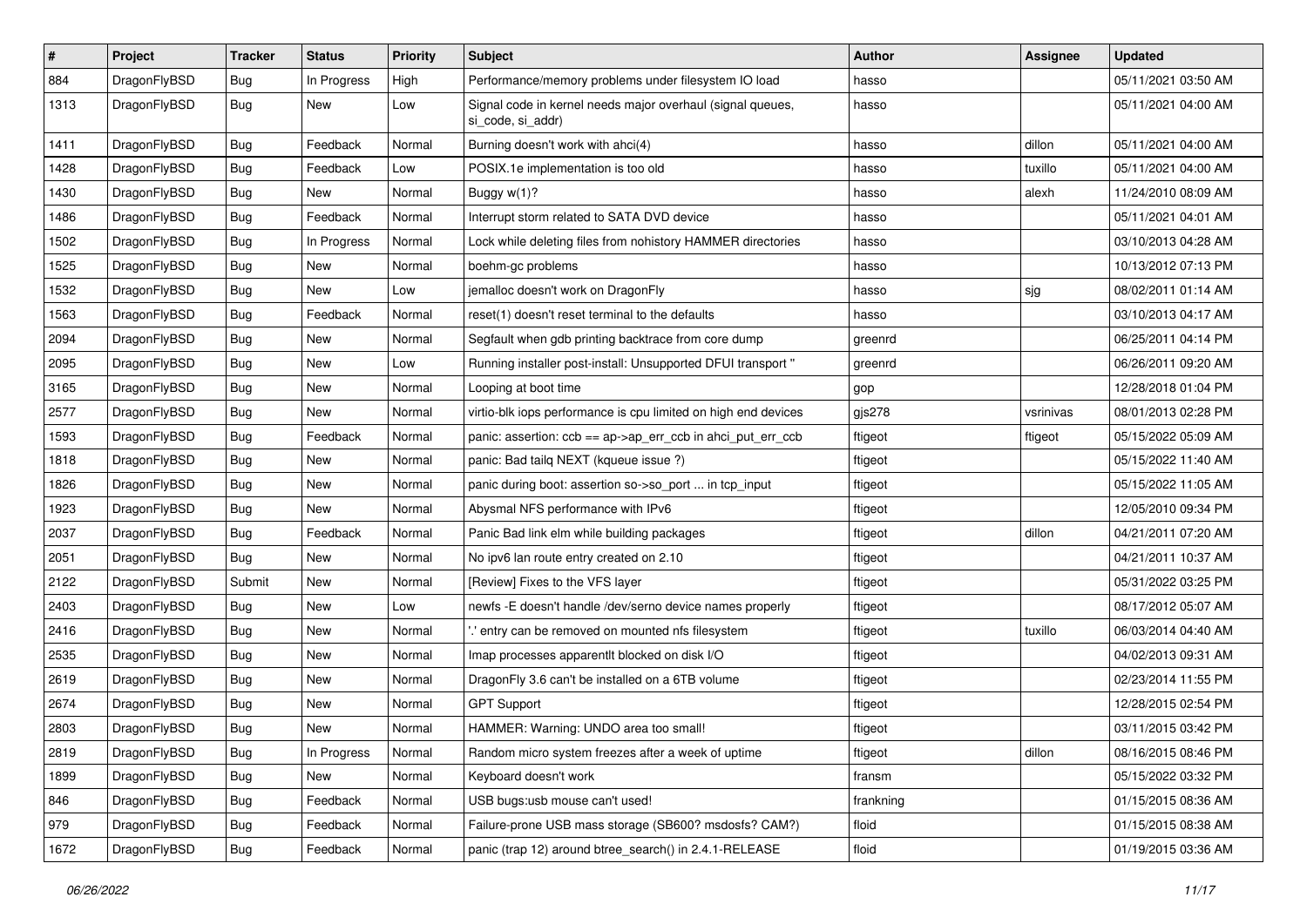| $\sharp$ | Project      | <b>Tracker</b> | <b>Status</b> | <b>Priority</b> | <b>Subject</b>                                                                                             | <b>Author</b> | Assignee | <b>Updated</b>      |
|----------|--------------|----------------|---------------|-----------------|------------------------------------------------------------------------------------------------------------|---------------|----------|---------------------|
| 2569     | DragonFlyBSD | Bug            | <b>New</b>    | Normal          | ctime NFS                                                                                                  | ferney        |          | 08/11/2013 04:35 AM |
| 2657     | DragonFlyBSD | Bug            | <b>New</b>    | High            | Needs acl to migrate our servers                                                                           | ferney        |          | 03/31/2014 11:37 AM |
| 2075     | DragonFlyBSD | Bug            | New           | Normal          | pflogd on x86 64                                                                                           | fanch         |          | 05/16/2011 04:04 PM |
| 3276     | DragonFlyBSD | Submit         | New           | Normal          | Add option controlling whether gpt expand expands the last partition<br>(needs testing)                    | falsifian     |          | 07/10/2021 03:35 AM |
| 2544     | DragonFlyBSD | Bug            | <b>New</b>    | Normal          | live DVD system boot (menu option 1) caused db> prompt on<br>PE1950                                        | estrabd       |          | 05/11/2021 03:54 AM |
| 1591     | DragonFlyBSD | <b>Bug</b>     | Feedback      | Normal          | Lenovo X301 hangs with AHCI Driver CMD TIMEOUT<br>STS=d0 <bsy></bsy>                                       | eocallaghan   |          | 05/11/2021 04:05 AM |
| 1592     | DragonFlyBSD | Bug            | Feedback      | Normal          | AcpiOSUnmapMemory: Warning, deallocation did not track<br>allocation.                                      | eocallaghan   |          | 06/02/2014 07:45 AM |
| 1831     | DragonFlyBSD | Bug            | Feedback      | High            | HAMMER "malloc limit exceeded" panic                                                                       | eocallaghan   | dillon   | 06/04/2022 04:38 AM |
| 1947     | DragonFlyBSD | Bug            | <b>New</b>    | Low             | GA-880GM-UD2H (rev. 1.3) AHCI fails to detect disks at the end of<br>the RAID controller                   | eocallaghan   |          | 11/27/2021 08:46 AM |
| 2158     | DragonFlyBSD | <b>Bug</b>     | <b>New</b>    | Normal          | iwn panics with assertion on boot.                                                                         | eocallaghan   |          | 10/24/2011 04:13 PM |
| 2161     | DragonFlyBSD | Bug            | New           | Normal          | Outdated xorg.conf file gets installed into etc and screws up mouse                                        | eocallaghan   |          | 10/27/2011 01:51 PM |
| 2164     | DragonFlyBSD | Bug            | New           | Normal          | panic on reboot from usb.                                                                                  | eocallaghan   |          | 10/27/2011 09:29 AM |
| 2254     | DragonFlyBSD | <b>Bug</b>     | New           | Normal          | panic: assertion "ref < &td->td_toks_end" failed in lwkt_gettoken at<br>/usr/src/sys/kern/lwkt_token.c:588 | eocallaghan   |          | 12/05/2011 10:21 PM |
| 1181     | DragonFlyBSD | Bug            | In Progress   | Normal          | ACX111 panic                                                                                               | elekktretterr |          | 05/11/2021 04:00 AM |
| 1194     | DragonFlyBSD | Bug            | New           | Normal          | SCSI errors while trying to copy photos from my camera                                                     | elekktretterr |          | 01/14/2015 04:39 PM |
| 1454     | DragonFlyBSD | Bug            | Feedback      | Normal          | Unable to boot from external USB DVD drive                                                                 | elekktretterr |          | 05/11/2021 04:01 AM |
| 1456     | DragonFlyBSD | <b>Bug</b>     | Feedback      | Normal          | Microsoft wireless desktop problems                                                                        | elekktretterr |          | 01/15/2015 08:34 AM |
| 1463     | DragonFlyBSD | <b>Bug</b>     | <b>New</b>    | Normal          | Mountroot before drives are initialized                                                                    | elekktretterr |          | 12/07/2010 01:30 PM |
| 1613     | DragonFlyBSD | <b>Bug</b>     | Feedback      | Normal          | USB Keyboard not working on master                                                                         | elekktretterr |          | 05/11/2021 04:05 AM |
| 1634     | DragonFlyBSD | <b>Bug</b>     | <b>New</b>    | Normal          | panic: spin lock: 0xe4ad1320, indefinitive wait!                                                           | elekktretterr |          | 01/19/2015 03:21 AM |
| 1668     | DragonFlyBSD | Bug            | Feedback      | Normal          | Power button not working                                                                                   | elekktretterr |          | 03/10/2013 06:22 AM |
| 1669     | DragonFlyBSD | <b>Bug</b>     | In Progress   | Normal          | Drive wont open using button                                                                               | elekktretterr |          | 02/29/2012 12:05 PM |
| 1877     | DragonFlyBSD | Bug            | New           | Normal          | Freeze during 1st hammer cleanup after new install                                                         | elekktretterr |          | 05/15/2022 11:43 AM |
| 3116     | DragonFlyBSD | Bug            | New           | Normal          | da0 detects on very big volume if to remove usb install stick and<br>reboot on Intel NUC5PPYH              | dpostolov     |          | 01/07/2018 09:40 PM |
| 3117     | DragonFlyBSD | Bug            | <b>New</b>    | Normal          | Problem with colours if "intel" video-driver used                                                          | dpostolov     |          | 01/07/2018 11:35 PM |
| 1336     | DragonFlyBSD | Bug            | In Progress   | Normal          | Still looking for reports of missed directory entries w/ HAMMER                                            | dillon        |          | 05/11/2021 04:00 AM |
| 1429     | DragonFlyBSD | <b>Bug</b>     | Feedback      | Normal          | vkernel bug - "mfree: m->m_nextpkt != NULL"                                                                | dillon        |          | 05/11/2021 04:00 AM |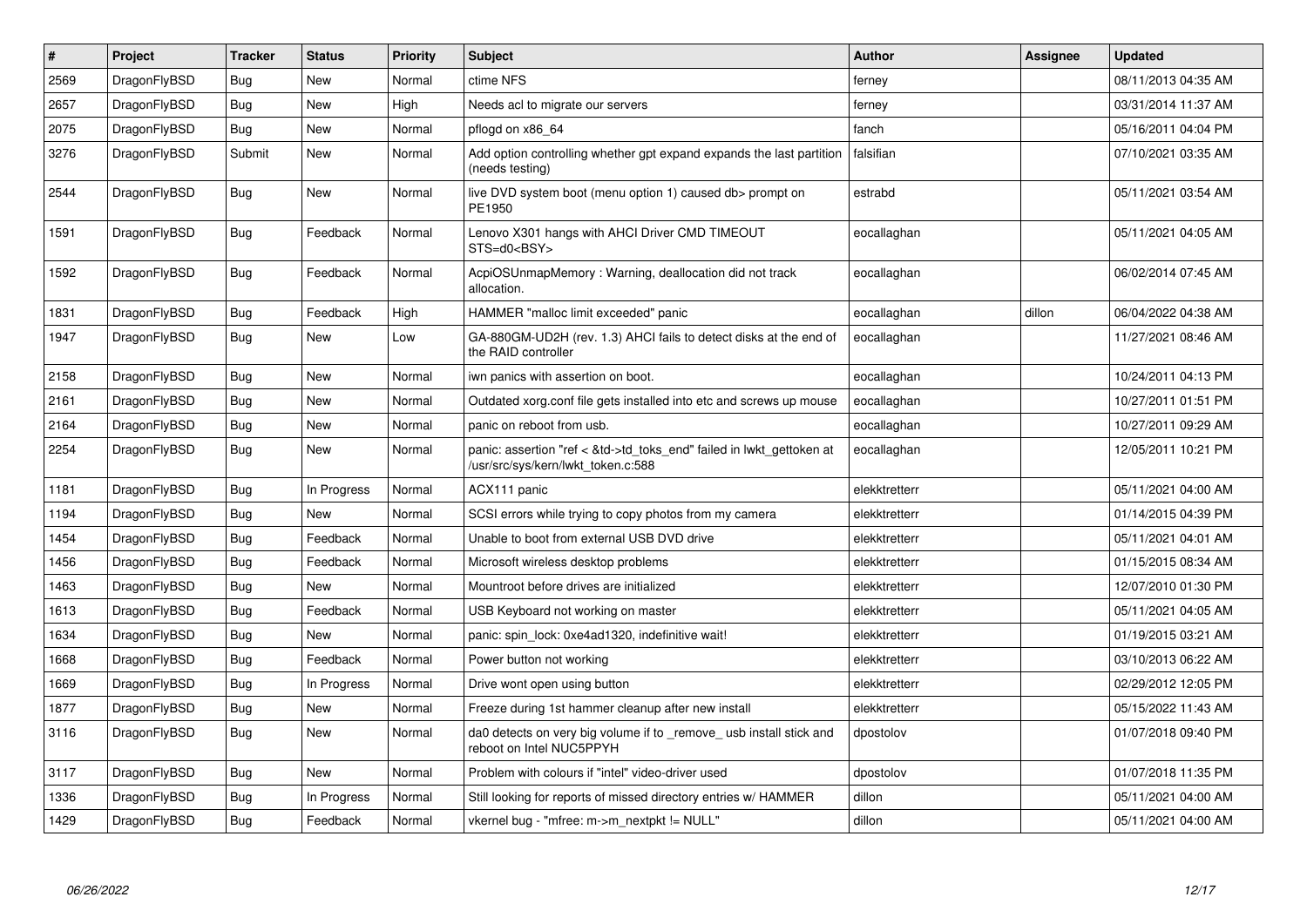| #    | Project      | Tracker    | <b>Status</b> | <b>Priority</b> | Subject                                                                                                                                                   | Author    | Assignee | <b>Updated</b>      |
|------|--------------|------------|---------------|-----------------|-----------------------------------------------------------------------------------------------------------------------------------------------------------|-----------|----------|---------------------|
| 1448 | DragonFlyBSD | Bug        | Feedback      | Normal          | panic: assertion: _tp->tt_msg->tt_cpuid == mycpuid in<br>tcp_callout_active tcp_output tcp_usr_send netmsg_pru_send<br>netmsg service tcpmsg service loop | dillon    |          | 05/11/2021 04:00 AM |
| 1774 | DragonFlyBSD | <b>Bug</b> | New           | Normal          | New IP header cleanup branch available for testing                                                                                                        | dillon    |          | 05/15/2022 10:59 AM |
| 2708 | DragonFlyBSD | Bug        | <b>New</b>    | Normal          | unable to send TCP nor UDP on age(4) interface                                                                                                            | dermiste  |          | 05/11/2021 03:54 AM |
| 3147 | DragonFlyBSD | Submit     | New           | Normal          | Enable headless installation                                                                                                                              | ddegroot  |          | 10/09/2018 01:25 PM |
| 3154 | DragonFlyBSD | Submit     | <b>New</b>    | Normal          | Update serial handling in bootloader                                                                                                                      | ddegroot  | dillon   | 11/06/2018 11:21 PM |
| 2717 | DragonFlyBSD | Submit     | Feedback      | Normal          | Out of range numeric handling                                                                                                                             | dclink    | tuxillo  | 05/11/2021 04:08 AM |
| 2721 | DragonFlyBSD | Submit     | Feedback      | Low             | Some few zalloc calls to objcache ones replacements                                                                                                       | dclink    | tuxillo  | 05/11/2021 04:08 AM |
| 2790 | DragonFlyBSD | Submit     | New           | Low             | filedesc softrefs increment code factoring                                                                                                                | dclink    |          | 02/21/2015 04:00 AM |
| 3011 | DragonFlyBSD | Bug        | In Progress   | Normal          | dragonfly/sys/dev/netif/re/re.c: suspicious code?                                                                                                         | dcb       |          | 07/29/2017 01:26 AM |
| 3018 | DragonFlyBSD | Bug        | <b>New</b>    | Normal          | sys/bus/u4b/wlan/if_run.c:5464]: (style) Redundant condition                                                                                              | dcb       |          | 04/11/2017 11:26 AM |
| 3021 | DragonFlyBSD | <b>Bug</b> | In Progress   | Normal          | sys/dev/drm/i915/i915_gem_stolen.c:115]: (error) Signed integer<br>overflow for expression '65535<<20'                                                    | dcb       |          | 04/11/2017 12:46 PM |
| 3022 | DragonFlyBSD | Bug        | <b>New</b>    | Normal          | sys/dev/netif/ath/ath/if_ath.c:2142: strange bitmask?                                                                                                     | dcb       |          | 04/11/2017 11:49 AM |
| 3024 | DragonFlyBSD | Bug        | New           | Low             | sys/dev/netif/wi/if_wi.c:1090]: (style) Redundant condition                                                                                               | dcb       |          | 04/11/2017 11:56 AM |
| 3025 | DragonFlyBSD | <b>Bug</b> | New           | Normal          | sys/dev/powermng/powernow/powernow.c:284: bad comparison?                                                                                                 | dcb       |          | 09/23/2017 07:45 AM |
| 3076 | DragonFlyBSD | <b>Bug</b> | New           | Normal          | sys/dev/netif/ig_hal/e1000_ich8lan.c:1594: sanity checking mixup ?                                                                                        | dcb       |          | 10/11/2017 01:58 AM |
| 2414 | DragonFlyBSD | <b>Bug</b> | In Progress   | Normal          | Lenovo S10 acpi freeze (not new)                                                                                                                          | davshao   |          | 05/11/2021 04:13 AM |
| 2652 | DragonFlyBSD | Bug        | <b>New</b>    | Normal          | 189a0ff3761b47  ix: Implement MSI-X support locks up Lenovo<br>S10 Intel Atom n270                                                                        | davshao   |          | 05/14/2014 01:55 AM |
| 2688 | DragonFlyBSD | <b>Bug</b> | New           | Normal          | 67613368bdda7 Fix wrong checks for U4B presence Asrock Z77M<br>difficulty detecting USB keyboard                                                          | davshao   |          | 06/28/2014 07:08 PM |
| 2835 | DragonFlyBSD | Bug        | <b>New</b>    | Normal          | /usr/include/c++/5.0/bits/c++locale.h likes<br>POSIX_C_SOURCE>=200809                                                                                     | davshao   |          | 11/18/2015 03:40 AM |
| 2994 | DragonFlyBSD | <b>Bug</b> | <b>New</b>    | Normal          | Intermittent boot hangs after git: hammer - HAMMER Version 7                                                                                              | davshao   |          | 03/30/2017 02:06 PM |
| 3031 | DragonFlyBSD | Submit     | In Progress   | Normal          | Update drm/radeon to Linux 4.7.10 as much as possible                                                                                                     | davshao   | ftigeot  | 08/19/2021 12:33 PM |
| 3145 | DragonFlyBSD | Submit     | In Progress   | Normal          | Update libelf to FreeBSD 12 current and build as base library usable<br>by ports                                                                          | davshao   | tuxillo  | 08/20/2021 03:58 PM |
| 3227 | DragonFlyBSD | Submit     | New           | Normal          | Add HAMMER2 instructions in the installation medium README                                                                                                | daftaupe  |          | 03/26/2020 03:34 PM |
| 3243 | DragonFlyBSD | Bug        | New           | Normal          | SMART status not reported properly for SSD disks                                                                                                          | daftaupe  |          | 09/09/2020 11:03 PM |
| 2687 | DragonFlyBSD | Bug        | New           | Normal          | natacontrol software RAID in installer                                                                                                                    | csmelosky |          | 06/22/2014 12:03 PM |
| 341  | DragonFlyBSD | <b>Bug</b> | New           | Normal          | Vinum erroneously repors devices as busy                                                                                                                  | corecode  | swildner | 01/21/2012 04:50 AM |
| 731  | DragonFlyBSD | <b>Bug</b> | New           | Normal          | system freeze on "slice too large"                                                                                                                        | corecode  | tuxillo  | 06/25/2022 04:01 AM |
| 742  | DragonFlyBSD | Bug        | In Progress   | Normal          | umount problems with multiple mounts                                                                                                                      | corecode  | tuxillo  | 06/25/2022 04:02 AM |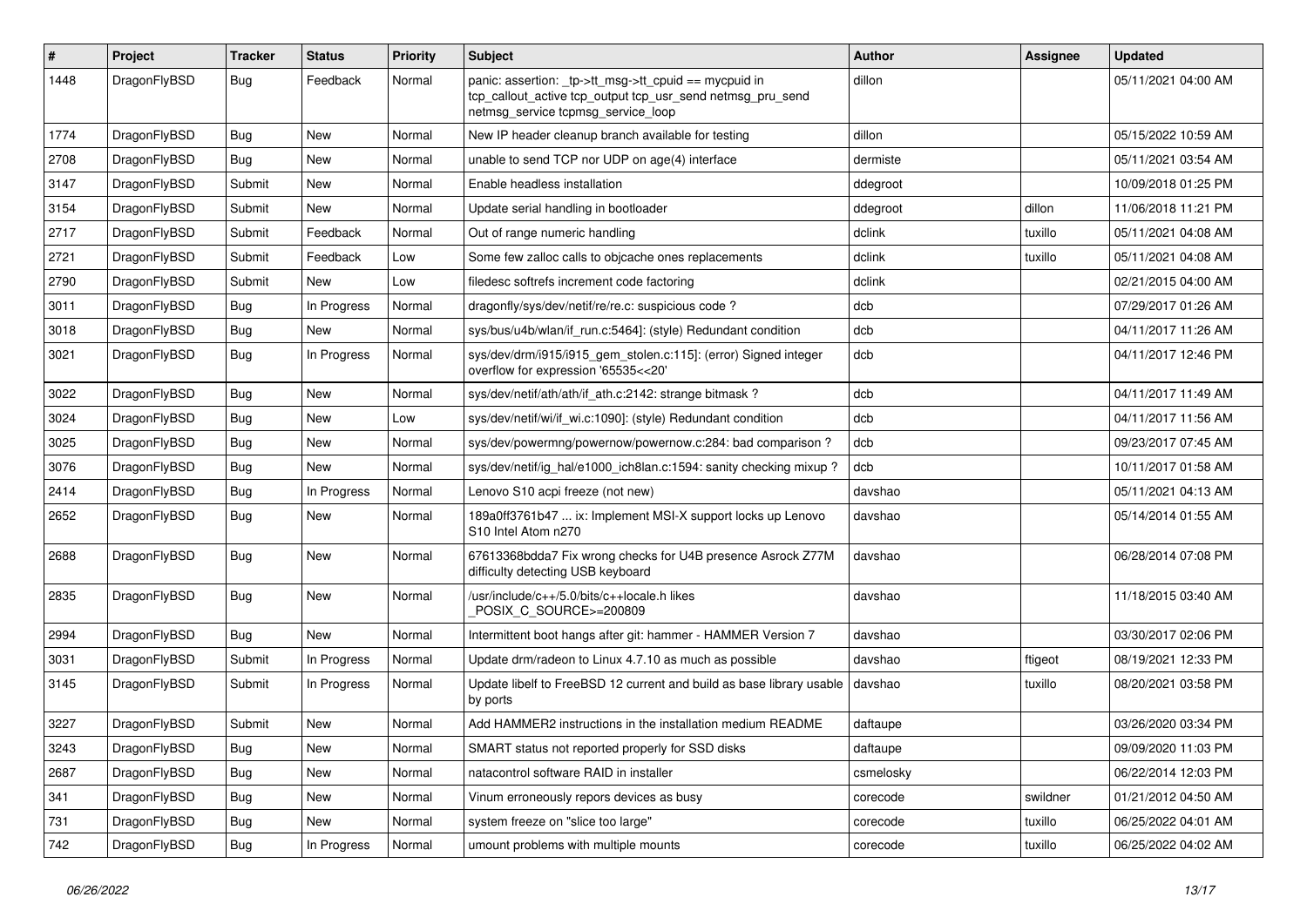| $\#$ | Project      | <b>Tracker</b> | <b>Status</b> | <b>Priority</b> | <b>Subject</b>                                                                                                | <b>Author</b> | <b>Assignee</b> | <b>Updated</b>      |
|------|--------------|----------------|---------------|-----------------|---------------------------------------------------------------------------------------------------------------|---------------|-----------------|---------------------|
| 781  | DragonFlyBSD | <b>Bug</b>     | In Progress   | Normal          | fdisk uses wrong geometry on usb flash drives                                                                 | corecode      | tuxillo         | 05/11/2021 03:50 AM |
| 847  | DragonFlyBSD | Bug            | Feedback      | Normal          | processes getting stuck on mount point                                                                        | corecode      | tuxillo         | 05/11/2021 03:50 AM |
| 901  | DragonFlyBSD | Bug            | Feedback      | Normal          | route show needs to get data from all cpus                                                                    | corecode      | tuxillo         | 05/11/2021 03:50 AM |
| 911  | DragonFlyBSD | Bug            | Feedback      | Normal          | kldload/kernel linker can exceed malloc reserve and panic system                                              | corecode      | tuxillo         | 05/11/2021 03:51 AM |
| 1030 | DragonFlyBSD | <b>Bug</b>     | In Progress   | Normal          | msdosfs umount panic                                                                                          | corecode      | tuxillo         | 05/11/2021 03:51 AM |
| 1198 | DragonFlyBSD | <b>Bug</b>     | New           | High            | DDB loops panic in db_read_bytes                                                                              | corecode      | tuxillo         | 05/11/2021 03:51 AM |
| 1287 | DragonFlyBSD | <b>Bug</b>     | Feedback      | Normal          | altg configuration doesn't work                                                                               | corecode      | tuxillo         | 05/11/2021 03:51 AM |
| 1307 | DragonFlyBSD | Bug            | In Progress   | Normal          | hammer tid -2 shows unexpected result                                                                         | corecode      |                 | 10/18/2016 05:29 PM |
| 1440 | DragonFlyBSD | Bug            | New           | Normal          | ptrace/gdb doesn't work after process blocks SIGTRAP                                                          | corecode      | tuxillo         | 05/11/2021 03:52 AM |
| 1442 | DragonFlyBSD | Bug            | New           | Normal          | blocking SIGSEGV and triggering a segment violation produces an<br>all CPU consuming process                  | corecode      | tuxillo         | 05/11/2021 03:52 AM |
| 1469 | DragonFlyBSD | <b>Bug</b>     | In Progress   | Normal          | Hammer history security concern                                                                               | corecode      | tuxillo         | 05/11/2021 03:52 AM |
| 1474 | DragonFlyBSD | <b>Bug</b>     | New           | Normal          | ithread 1 unexpectedly rescheduled                                                                            | corecode      | tuxillo         | 05/11/2021 03:52 AM |
| 1475 | DragonFlyBSD | <b>Bug</b>     | In Progress   | Normal          | kernel blocks with low memory and syscons setting a high res mode<br>/ scrollback                             | corecode      | tuxillo         | 05/11/2021 03:52 AM |
| 1528 | DragonFlyBSD | <b>Bug</b>     | In Progress   | Normal          | ktrace does not show proper return values for pipe(2)                                                         | corecode      | tuxillo         | 05/11/2021 03:52 AM |
| 1538 | DragonFlyBSD | <b>Bug</b>     | New           | Low             | mountroot should probe file systems                                                                           | corecode      | alexh           | 11/24/2010 06:35 PM |
| 1547 | DragonFlyBSD | <b>Bug</b>     | In Progress   | Normal          | disklabel64 automatic sizing                                                                                  | corecode      | tuxillo         | 05/11/2021 03:52 AM |
| 1556 | DragonFlyBSD | <b>Bug</b>     | New           | Normal          | many processes stuck in "hmrrcm", system unusable                                                             | corecode      | tuxillo         | 05/11/2021 03:52 AM |
| 1583 | DragonFlyBSD | <b>Bug</b>     | In Progress   | Normal          | panic: assertion: cursor->trans->sync_lock_refs > 0 in<br>hammer recover cursor                               | corecode      | tuxillo         | 05/11/2021 03:53 AM |
| 1584 | DragonFlyBSD | Bug            | In Progress   | Normal          | can't use ssh from jail: debug1: read_passphrase: can't open<br>/dev/tty: Device busy                         | corecode      | tuxillo         | 05/11/2021 03:53 AM |
| 1587 | DragonFlyBSD | Bug            | Feedback      | Normal          | can't gdb across fork                                                                                         | corecode      | tuxillo         | 05/11/2021 03:54 AM |
| 1481 | DragonFlyBSD | <b>Bug</b>     | Feedback      | Normal          | panic: assertion: kva_p(buf) in soopt_from_kbuf (after ipfw pipe<br>show, 2.2.1-R)                            | combiner      |                 | 05/11/2021 04:01 AM |
| 2735 | DragonFlyBSD | <b>Bug</b>     | New           | Urgent          | iwn panics SYSSASSERT                                                                                         | cnb           |                 | 05/11/2021 03:55 AM |
| 2736 | DragonFlyBSD | <b>Bug</b>     | New           | High            | kernel panics on acpi_timer_probe function                                                                    | cnb           |                 | 05/11/2021 03:55 AM |
| 3280 | DragonFlyBSD | <b>Bug</b>     | New           | Normal          | KMS console and i915(4) not working in 6.0                                                                    | cmusser       |                 | 07/10/2021 03:35 AM |
| 3139 | DragonFlyBSD | <b>Bug</b>     | I New         | Normal          | USB Mouse Does Not Work in DragonflyBSD guest on VirtualBox                                                   | chiguy1256    |                 | 06/24/2018 10:14 PM |
| 2858 | DragonFlyBSD | Bug            | New           | Low             | Installer "Local or UTC" question should have "No" selected by<br>default.                                    | cgag          |                 | 12/02/2015 01:18 PM |
| 2859 | DragonFlyBSD | Bug            | New           | Low             | Installer configuration menu always highlights "Select timezone", no<br>matter which step was last completed. | cgag          |                 | 12/02/2015 01:54 PM |
| 3143 | DragonFlyBSD | <b>Bug</b>     | New           | Normal          | assertion "0" failed in hammer2 inode xop chain sync                                                          | cbin          |                 | 07/18/2018 12:50 PM |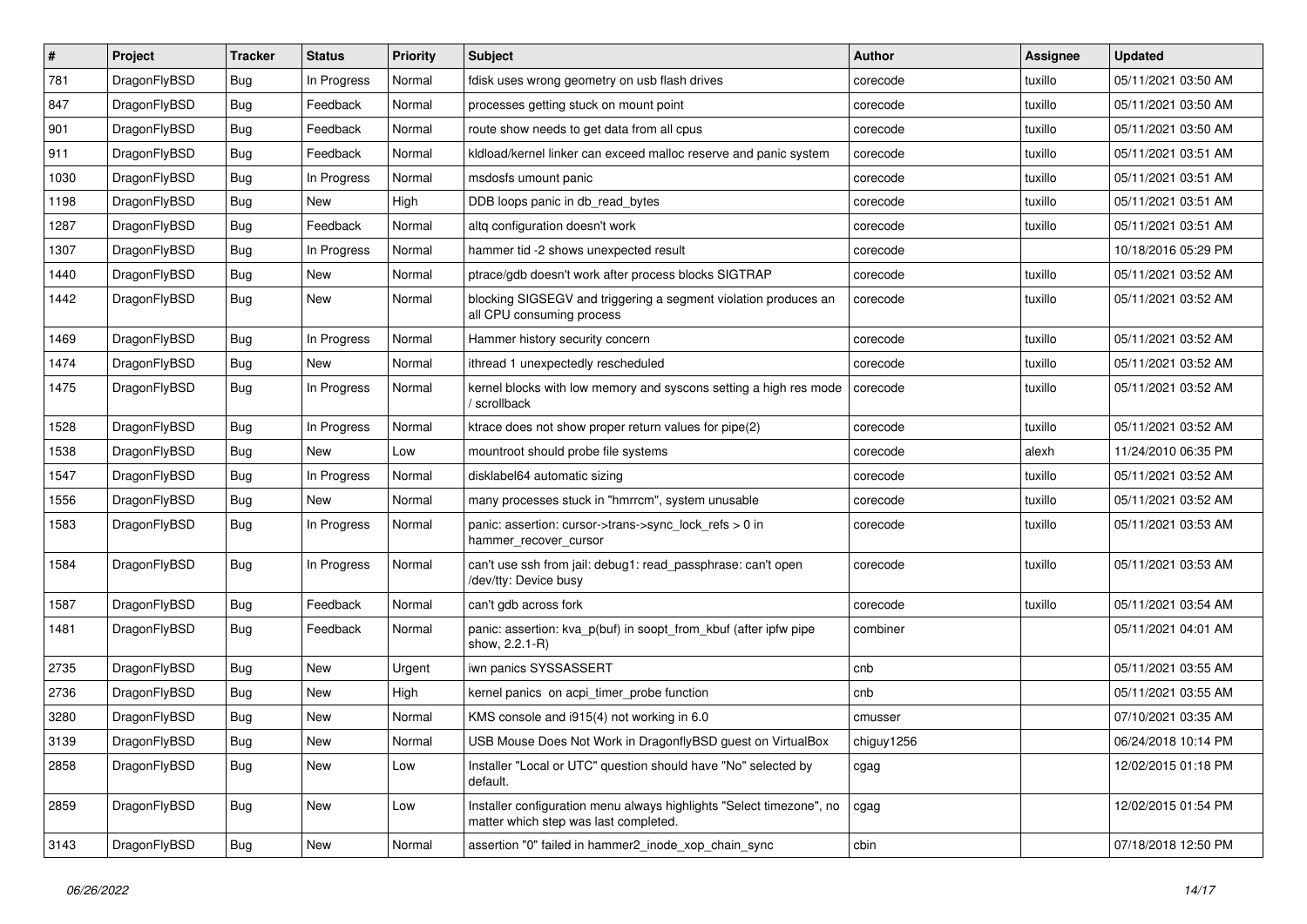| $\vert$ # | <b>Project</b> | <b>Tracker</b> | <b>Status</b> | Priority | <b>Subject</b>                                                                                                               | Author             | Assignee | <b>Updated</b>      |
|-----------|----------------|----------------|---------------|----------|------------------------------------------------------------------------------------------------------------------------------|--------------------|----------|---------------------|
| 1618      | DragonFlyBSD   | Bug            | Feedback      | Normal   | collision for 'struct pmap' when using RPC and <sys user.h=""></sys>                                                         | carenas            |          | 05/11/2021 04:05 AM |
| 2265      | DragonFlyBSD   | Bug            | New           | Normal   | mbsrtowcs does not properly handle invalid mbstate t in ps.                                                                  | c.turner1          | swildner | 01/10/2012 07:56 PM |
| 2319      | DragonFlyBSD   | Bug            | New           | Normal   | crypt/passwd forward compat                                                                                                  | c.turner1          |          | 02/28/2012 12:39 PM |
| 725       | DragonFlyBSD   | <b>Bug</b>     | In Progress   | Low      | 'make distribution' fails w/'ro' /usr/obj                                                                                    | c.turner           |          | 03/09/2013 01:01 PM |
| 2115      | DragonFlyBSD   | <b>Bug</b>     | New           | Normal   | [msk] system freeze after receive some paquet                                                                                | bsdsx              |          | 08/22/2011 10:22 AM |
| 1521      | DragonFlyBSD   | <b>Bug</b>     | Feedback      | Normal   | amd64 2.4 livecd won't mount root at boot                                                                                    | bolapara           |          | 01/28/2018 03:45 AM |
| 1594      | DragonFlyBSD   | <b>Bug</b>     | New           | Normal   | Kernel panic during boot from Live CD on Dell E6400                                                                          | bodie              |          | 05/11/2021 03:54 AM |
| 3101      | DragonFlyBSD   | Bug            | New           | Low      | PFI CGI install not working in dragonflybsd 5.0.1 USB install                                                                | bnegre82           |          | 05/11/2021 04:14 AM |
| 3110      | DragonFlyBSD   | <b>Bug</b>     | <b>New</b>    | Normal   | crash with ipfw3 under load                                                                                                  | bnegre82           |          | 12/09/2017 06:22 AM |
| 1882      | DragonFlyBSD   | Bug            | New           | Low      | Idea for handling new USB vendor/device codes                                                                                | bmk                |          | 10/20/2010 12:15 PM |
| 3281      | DragonFlyBSD   | Bug            | New           | Normal   | Crash after leaving unattended for a while                                                                                   | bhaible            |          | 07/10/2021 03:32 AM |
| 3282      | DragonFlyBSD   | Bug            | New           | Normal   | unexpected errno value from fopen()                                                                                          | bhaible            |          | 07/10/2021 03:34 AM |
| 3283      | DragonFlyBSD   | <b>Bug</b>     | New           | Normal   | mknodat() cannot create FIFOs                                                                                                | bhaible            |          | 07/10/2021 03:34 AM |
| 3284      | DragonFlyBSD   | <b>Bug</b>     | New           | Normal   | Wrong towlower() result for U+038A                                                                                           | bhaible            |          | 07/10/2021 03:34 AM |
| 1718      | DragonFlyBSD   | <b>Bug</b>     | Feedback      | Normal   | IDE disk drive not detected by x86 64 2.6.1 Live CD                                                                          | bcox               |          | 11/27/2021 08:25 AM |
| 3132      | DragonFlyBSD   | <b>Bug</b>     | <b>New</b>    | Low      | unifdef mined                                                                                                                | bcallah            |          | 04/26/2018 08:34 PM |
| 331       | DragonFlyBSD   | <b>Bug</b>     | In Progress   | Normal   | ftpsesame (aka Bridging S01E03)                                                                                              | bastyaelvtars      |          | 03/09/2013 12:28 PM |
| 2107      | DragonFlyBSD   | <b>Bug</b>     | <b>New</b>    | Normal   | 2.10.1 sata dvd drive issue                                                                                                  | ausppc             |          | 07/31/2011 08:41 PM |
| 1148      | DragonFlyBSD   | <b>Bug</b>     | In Progress   | Low      | BCM4311 wireless network adapter detected but not functional                                                                 | archimedes.gaviola |          | 05/11/2021 04:00 AM |
| 2877      | DragonFlyBSD   | Bug            | New           | Low      | sed fails when working with UTF-8 locale and non-UTF symbols                                                                 | arcade@b1t.name    |          | 12/30/2015 11:20 AM |
| 2878      | DragonFlyBSD   | <b>Bug</b>     | New           | Low      | [fix] CCVER problem when using clang and cpu extensions<br>(intrinsics)                                                      | arcade@b1t.name    |          | 06/24/2016 04:25 AM |
| 2882      | DragonFlyBSD   | Bug            | New           | Low      | bridge sends packets from individual interfaces                                                                              | arcade@b1t.name    |          | 01/09/2016 12:43 PM |
| 3209      | DragonFlyBSD   | <b>Bug</b>     | New           | Normal   | svc has some minor bugs                                                                                                      | arcade@b1t.name    |          | 10/24/2019 09:08 AM |
| 3278      | DragonFlyBSD   | <b>Bug</b>     | <b>New</b>    | Normal   | Second screen image is distorted                                                                                             | arcade@b1t.name    |          | 07/10/2021 03:36 AM |
| 3311      | DragonFlyBSD   | <b>Bug</b>     | <b>New</b>    | Low      | TrueCrypt support may cause kernel crash                                                                                     | arcade@b1t.name    |          | 04/29/2022 06:19 AM |
| 2329      | DragonFlyBSD   | Bug            | <b>New</b>    | Normal   | ibm x3550 & acpi                                                                                                             | ano                |          | 06/03/2014 11:37 AM |
| 2520      | DragonFlyBSD   | Bug            | New           | Normal   | panic: assertion "IS SERIALIZED((ifp->if serializer))" failed in<br>if default serialize assert at /usr/src/sys/net/if.c:437 | ano                |          | 03/09/2013 12:14 AM |
| 1714      | DragonFlyBSD   | Bug            | New           | Low      | hwpmc                                                                                                                        | alexh              | swildner | 08/18/2012 02:03 PM |
| 1921      | DragonFlyBSD   | <b>Bug</b>     | In Progress   | Normal   | we miss mlockall                                                                                                             | alexh              | tuxillo  | 06/18/2022 04:08 AM |
| 1824      | DragonFlyBSD   | <b>Bug</b>     | Feedback      | Normal   | kernel panic, x86, 2.7.3.859.ge5104                                                                                          | akirchhoff135014   |          | 03/10/2013 07:49 AM |
| 2210      | DragonFlyBSD   | <b>Bug</b>     | New           | Normal   | Bugtracker cannot assign default project for new users                                                                       | ahuete.devel       |          | 11/17/2011 11:30 AM |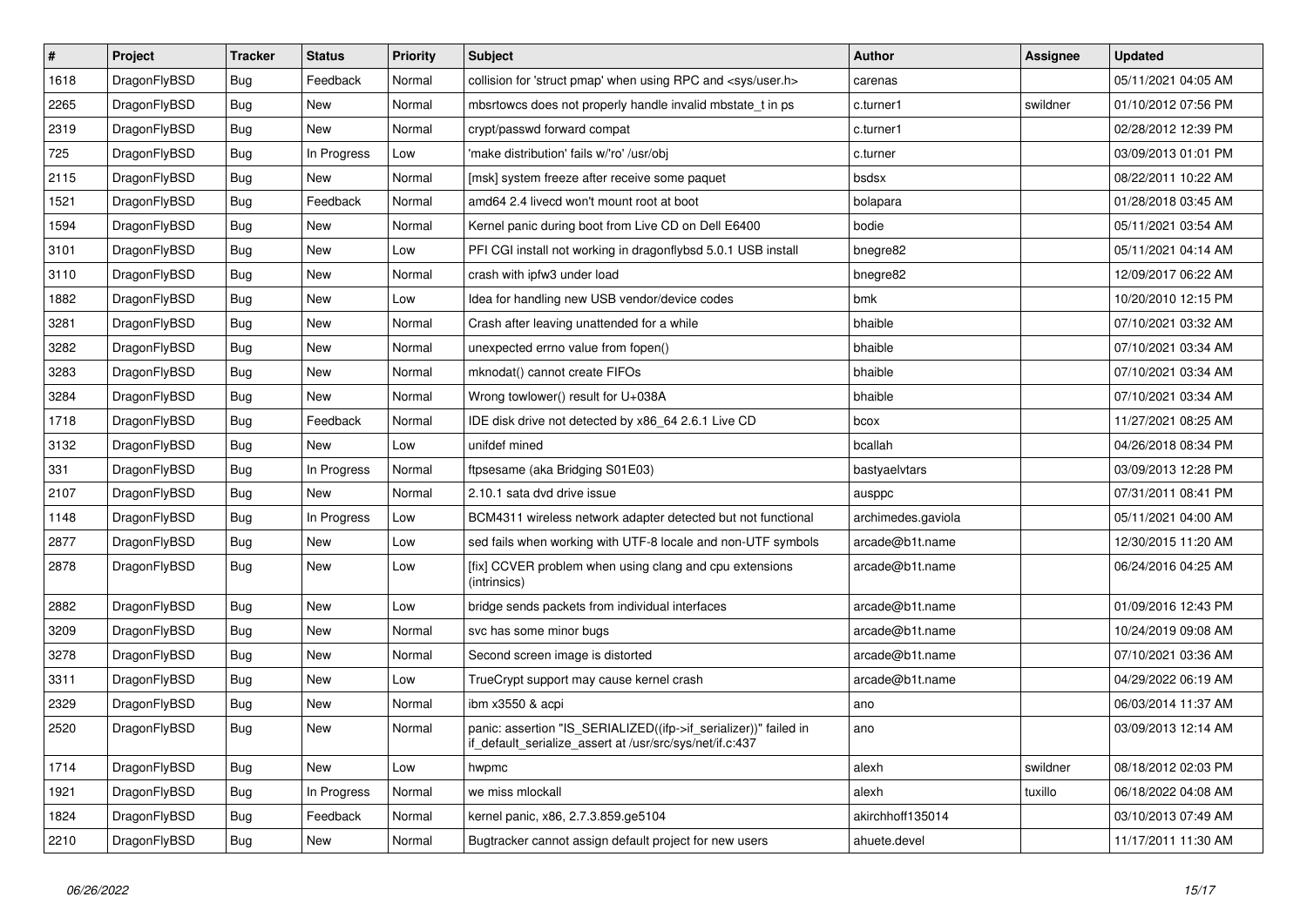| $\#$ | Project      | <b>Tracker</b> | <b>Status</b> | <b>Priority</b> | Subject                                                                                                              | <b>Author</b>      | Assignee | <b>Updated</b>      |
|------|--------------|----------------|---------------|-----------------|----------------------------------------------------------------------------------------------------------------------|--------------------|----------|---------------------|
| 3299 | DragonFlyBSD | Bug            | In Progress   | Normal          | DragonFlyBSD reports utterly wrong uptime (most of the time, right<br>after booting in)                              | adrian             |          | 11/11/2021 01:43 PM |
| 3300 | DragonFlyBSD | Bug            | <b>New</b>    | Normal          | Running Xvnc from TigerVNC package through the INETD daemon<br>in TCP WAIT mode fails hard                           | adrian             |          | 01/08/2022 04:25 AM |
| 3301 | DragonFlyBSD | <b>Bug</b>     | New           | Normal          | Gkrellm from the packages is not showing logged in users in main<br>window, logged in users always $== 0$            | adrian             |          | 01/08/2022 04:24 AM |
| 2250 | DragonFlyBSD | Bug            | <b>New</b>    | Normal          | Kernel panic                                                                                                         | adamk              |          | 11/23/2018 01:10 AM |
| 1941 | DragonFlyBSD | <b>Bug</b>     | <b>New</b>    | Normal          | wlan config crash                                                                                                    | abandon.every.hope |          | 12/24/2010 07:54 PM |
| 2852 | DragonFlyBSD | Bug            | New           | Normal          | Hammer File System - hangs on undo during system boot / mount -<br>will not recover on DragonFlyBSD newer than 3.6.0 | abale              |          | 05/11/2021 04:07 AM |
| 3120 | DragonFlyBSD | Bug            | <b>New</b>    | Normal          | Intel AC 8260 firmware does not load                                                                                 | Vintodrimmer       |          | 08/28/2018 03:30 AM |
| 3219 | DragonFlyBSD | <b>Bug</b>     | New           | Normal          | x11/xorg port can not be build                                                                                       | <b>UlasSAYGIN</b>  |          | 03/31/2020 08:57 AM |
| 3240 | DragonFlyBSD | Bug            | <b>New</b>    | High            | compile error because of openssl with /usr/dports/security/rhash for<br>mysql 8 install                              | <b>UlasSAYGIN</b>  |          | 06/04/2020 08:05 AM |
| 2595 | DragonFlyBSD | Bug            | <b>New</b>    | Normal          | DragonFly 3.4.3 crashes on SUN Blade X6250 with Qlogic ISP 2432 Turvamies<br>FC card                                 |                    |          | 10/07/2013 11:53 AM |
| 2493 | DragonFlyBSD | Bug            | <b>New</b>    | Normal          | vidcontrol: invalid video mode name                                                                                  | Svarov             |          | 01/24/2013 09:55 AM |
| 1246 | DragonFlyBSD | <b>Bug</b>     | <b>New</b>    | Normal          | bad resolution (monitor desync) with livedvd                                                                         | Przem0l            |          | 02/18/2014 06:29 AM |
| 2499 | DragonFlyBSD | <b>Bug</b>     | In Progress   | Urgent          | DRAGONFLY_3_2 lockd not responding correctly                                                                         | Nerzhul            |          | 01/22/2013 12:47 PM |
| 3006 | DragonFlyBSD | <b>Bug</b>     | New           | Normal          | boot0cfg: panic in kern_udev.c in function _udev_dict_set_cstr when<br>installing in VirtualBox                      | MichiGreat         |          | 04/01/2017 02:22 PM |
| 1700 | DragonFlyBSD | Submit         | In Progress   | Normal          | skip boot2 menu on <enter></enter>                                                                                   | Johannes.Hofmann   | tuxillo  | 05/15/2022 08:35 AM |
| 1850 | DragonFlyBSD | Bug            | <b>New</b>    | Normal          | volume-add on hammer root fs panic                                                                                   | Johannes.Hofmann   |          | 04/18/2019 04:27 AM |
| 2453 | DragonFlyBSD | <b>Bug</b>     | New           | Normal          | panic: assertion "gd->gd_spinlocks == 0" failed                                                                      | Johannes.Hofmann   |          | 11/12/2012 12:54 PM |
| 2617 | DragonFlyBSD | Bug            | Feedback      | Normal          | Possible issue with wireless mouse on 3.6 release                                                                    | FilippoMo          |          | 01/14/2015 03:42 PM |
| 2618 | DragonFlyBSD | Bug            | <b>New</b>    | Normal          | mouse problem on RELEASE-3_6_0                                                                                       | FilippoMo          |          | 12/20/2013 03:26 AM |
| 2620 | DragonFlyBSD | <b>Bug</b>     | New           | Normal          | moused problem                                                                                                       | FilippoMo          |          | 12/20/2013 10:32 AM |
| 989  | DragonFlyBSD | <b>Bug</b>     | New           | Normal          | installer/fdisk trouble with wrapped values                                                                          | Discodestroyer     |          | 02/18/2014 06:27 AM |
| 2806 | DragonFlyBSD | Bug            | <b>New</b>    | Normal          | failed to configure a link-local address on ath $0$ (errno = 22)                                                     | Chingyuan          |          | 05/25/2021 01:00 AM |
| 2870 | DragonFlyBSD | Bug            | <b>New</b>    | High            | Broken text and icons when glamor acceleration is used                                                               | 375gnu             | ftigeot  | 01/31/2016 12:13 AM |
| 1390 | DragonFlyBSD | Bug            | In Progress   | Normal          | Use id_t type for {get,set}priority()                                                                                | Anonymous          | tuxillo  | 07/05/2019 02:18 AM |
| 1397 | DragonFlyBSD | Bug            | Feedback      | Normal          | jobs -I output inconsistency when called from script                                                                 | Anonymous          | tuxillo  | 05/15/2022 05:07 AM |
| 1398 | DragonFlyBSD | Submit         | In Progress   | Normal          | hdestroy(3) restricts hash key to point to malloc'ed space                                                           | Anonymous          |          | 08/20/2021 04:06 PM |
| 1695 | DragonFlyBSD | <b>Bug</b>     | New           | Normal          | NFS-related system breakdown                                                                                         | Anonymous          |          | 04/10/2014 12:35 AM |
| 2052 | DragonFlyBSD | <b>Bug</b>     | New           | Normal          | Kernel panic: CPU APIC ID out of range                                                                               | Anonymous          |          | 05/02/2011 11:06 AM |